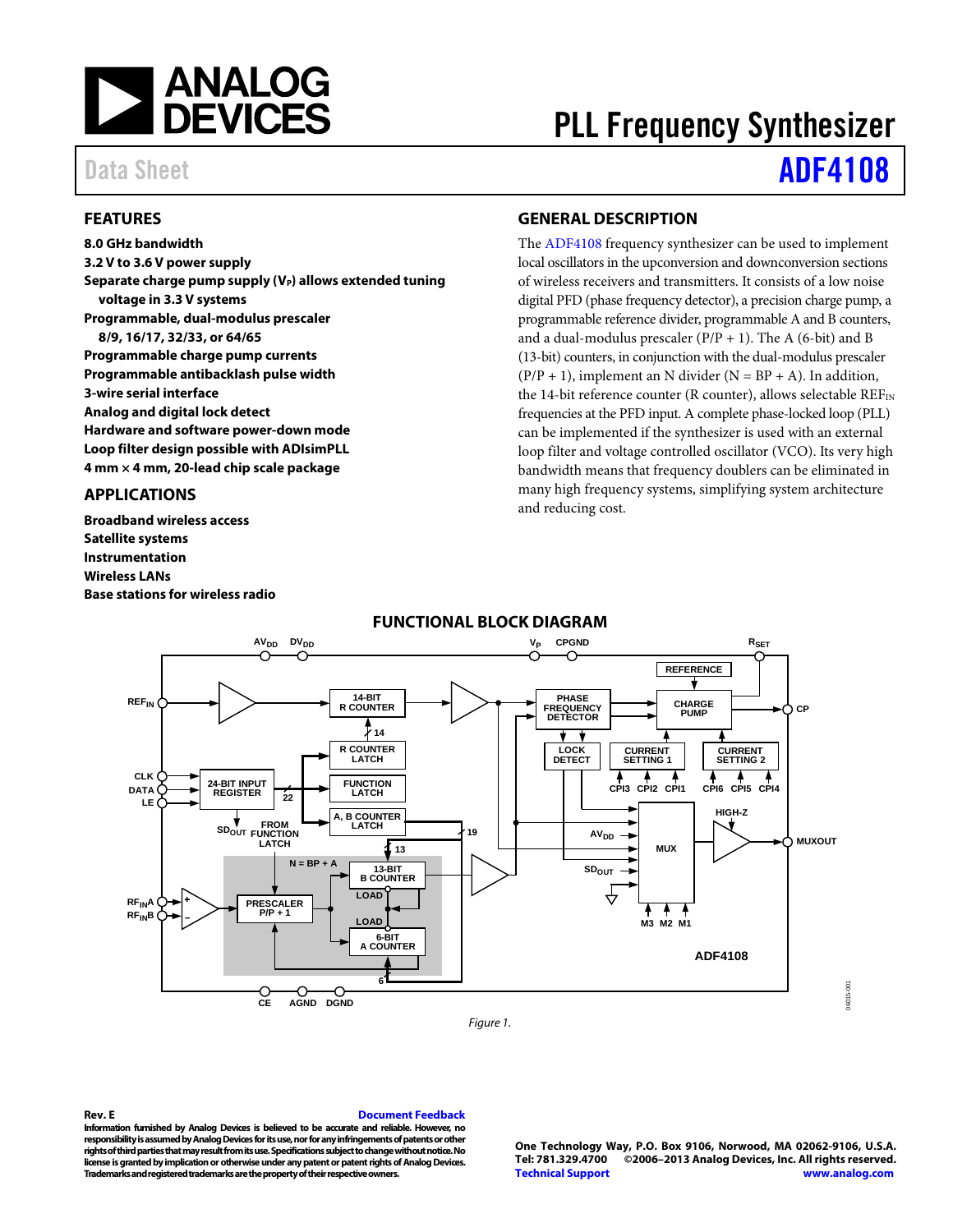# **TABLE OF CONTENTS**

# <span id="page-1-0"></span>**REVISION HISTORY**

## $4/13$ -Rev. D to Rev. E

| Changed RF <sub>IN</sub> A to RF <sub>IN</sub> B Parameter from $\pm$ 320 mV to $\pm$ 600 mV, |
|-----------------------------------------------------------------------------------------------|
| $1/13$ —Rev. C to Rev. D                                                                      |
|                                                                                               |
| $7/12$ -Rev. B to Rev. C                                                                      |
|                                                                                               |

| Updated Outline Dimensions (Changed CP-20-1 to CP-20-6)20 |  |
|-----------------------------------------------------------|--|
|                                                           |  |

# 9/11-Rev. A to Rev. B

| Changes to Normalized Phase Noise Floor (PNSYNTH) Parameter               |  |
|---------------------------------------------------------------------------|--|
|                                                                           |  |
| Added Normalized 1/f Noise (PN <sub>1_f</sub> ) Parameter and Endnote 10, |  |
|                                                                           |  |
|                                                                           |  |
|                                                                           |  |

# 12/07---Rev. 0 to Rev. A

| Changes to Table 1 Endnote 10 and Endnote 114 |  |
|-----------------------------------------------|--|
|                                               |  |
|                                               |  |
|                                               |  |
|                                               |  |
|                                               |  |
|                                               |  |
|                                               |  |
|                                               |  |

4/06-Revision 0: Initial Version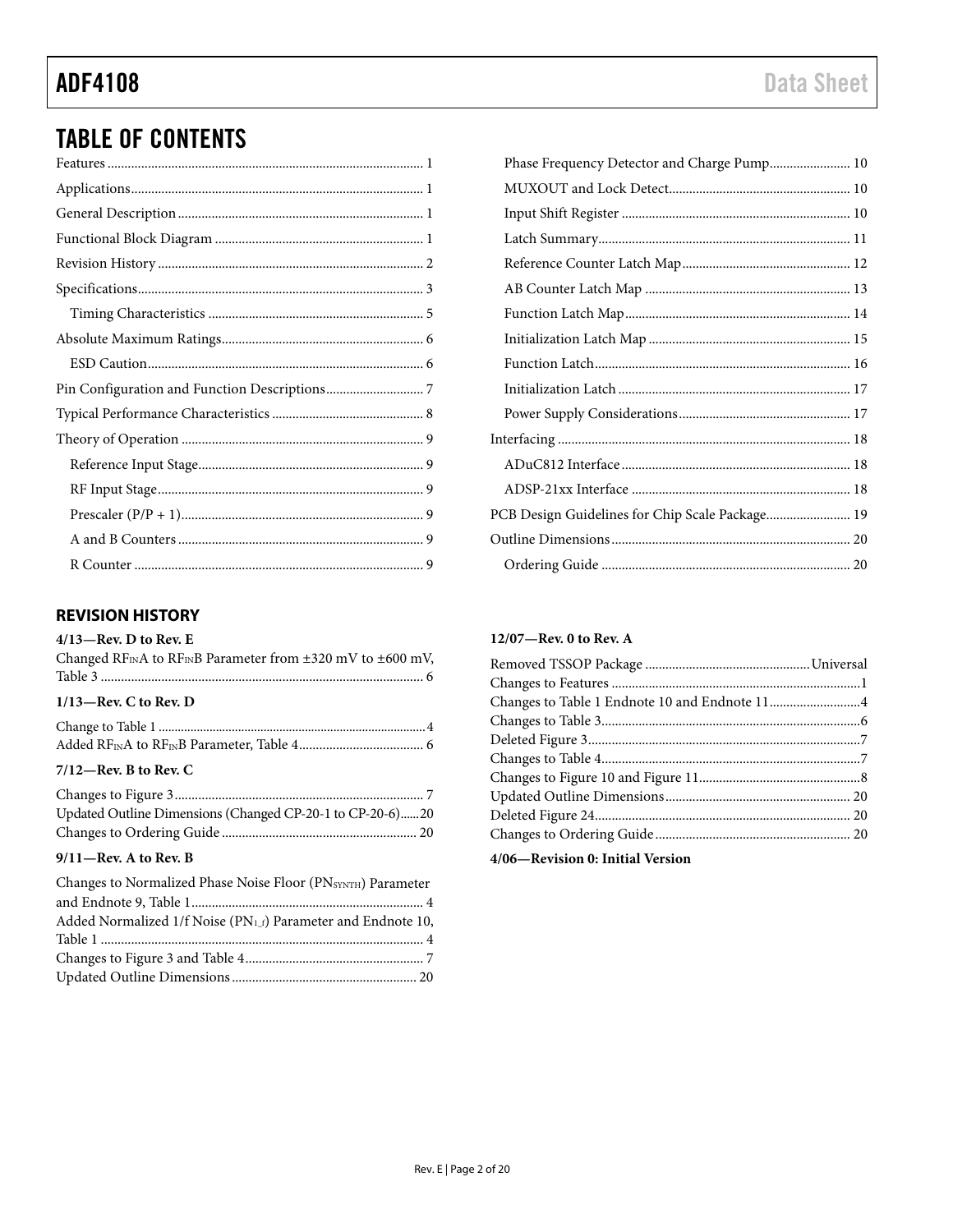# <span id="page-2-0"></span>**SPECIFICATIONS**

 $AV_{\text{DD}} = DV_{\text{DD}} = 3.3 \text{ V} \pm 2\%, AV_{\text{DD}} \leq V_{\text{P}} \leq 5.5 \text{ V}$ ,  $AGND = DGND = CPGND = 0 \text{ V}$ ,  $R_{\text{SET}} = 5.1 \text{ k}\Omega$ , dBm referred to 50  $\Omega$ ,  $T_A = T_{\text{MIN}}$  to  ${\rm T_{MAX}}$  unless otherwise noted.

# **Table 1.**

|                                                       |                               | <b>B</b> Chips <sup>2</sup> |               |                                                                 |
|-------------------------------------------------------|-------------------------------|-----------------------------|---------------|-----------------------------------------------------------------|
| <b>Parameter</b>                                      | <b>B</b> Version <sup>1</sup> | (Typ)                       | Unit          | <b>Test Conditions/Comments</b>                                 |
| <b>RF CHARACTERISTICS</b>                             |                               |                             |               | See Figure 11 for input circuit                                 |
| RF Input Frequency ( $RF_{IN}$ )                      | 1.0/8.0                       | 1.0/8.0                     | GHz min/max   | For lower frequencies, ensure slew rate (SR) $>$ 320 V/ $\mu$ s |
| <b>RF Input Sensitivity</b>                           | $-5/+5$                       | $-5/+5$                     | dBm min/max   |                                                                 |
| Maximum Allowable Prescaler                           | 300                           | 300                         | MHz max       | $P = 8$                                                         |
| Output Frequency <sup>3</sup>                         |                               |                             |               |                                                                 |
|                                                       | 325                           | 325                         | MHz max       | $P = 16$                                                        |
| <b>REFIN CHARACTERISTICS</b>                          |                               |                             |               |                                                                 |
| <b>REF</b> <sub>IN</sub> Input Frequency              | 20/250                        | 20/250                      | MHz min/max   | For $f < 20$ MHz, ensure $SR > 50$ V/ $\mu s$                   |
| REF <sub>IN</sub> Input Sensitivity <sup>4</sup>      | 0.8/V <sub>DD</sub>           | 0.8/V <sub>DD</sub>         | V p-p min/max | Biased at AV <sub>pp</sub> /2 <sup>5</sup>                      |
| <b>REFIN Input Capacitance</b>                        | 10                            | 10                          | pF max        |                                                                 |
| <b>REF</b> IN Input Current                           | ±100                          | ±100                        | µA max        |                                                                 |
| PHASE DETECTOR                                        |                               |                             |               |                                                                 |
| Phase Detector Frequency <sup>6</sup>                 | 104                           | 104                         | MHz max       |                                                                 |
| <b>CHARGE PUMP</b>                                    |                               |                             |               | Programmable; see Figure 18                                     |
| Icp Sink/Source                                       |                               |                             |               |                                                                 |
| High Value                                            | 5                             | 5                           | mA typ        | With $R_{SET} = 5.1 k\Omega$                                    |
| Low Value                                             | 625                           | 625                         | µA typ        |                                                                 |
| <b>Absolute Accuracy</b>                              | 2.5                           | 2.5                         | % typ         | With $R_{\text{SET}} = 5.1 \text{ k}\Omega$                     |
| R <sub>SET</sub> Range                                | 3.0/11                        | 3.0/11                      | kΩ typ        | See Figure 18                                                   |
| I <sub>CP</sub> Three-State Leakage                   | $\mathbf{1}$                  | 1                           | nA typ        | 1 nA typical; $T_A = 25^{\circ}C$                               |
| Sink and Source Current Matching                      | $\overline{2}$                | $\overline{2}$              | % typ         | $0.5 V \leq V_{CP} \leq V_P - 0.5 V$                            |
| $I_{CP}$ vs. $V_{CP}$                                 | 1.5                           | 1.5                         | % typ         | $0.5 V \le V_{CP} \le V_P - 0.5 V$                              |
| I <sub>CP</sub> vs. Temperature                       | $\overline{2}$                | $\overline{2}$              | % typ         | $V_{CP} = V_P/2$                                                |
| <b>LOGIC INPUTS</b>                                   |                               |                             |               |                                                                 |
| V <sub>IH</sub> , Input High Voltage                  | 1.4                           | 1.4                         | V min         |                                                                 |
| V <sub>IL</sub> , Input Low Voltage                   | 0.6                           | 0.6                         | V max         |                                                                 |
| I <sub>INH</sub> , I <sub>INL</sub> , Input Current   | ±1                            | ±1                          | µA max        |                                                                 |
| C <sub>IN</sub> , Input Capacitance                   | 10                            | 10                          | pF max        |                                                                 |
| LOGIC OUTPUTS                                         |                               |                             |               |                                                                 |
| V <sub>OH</sub> , Output High Voltage                 | 1.4                           | 1.4                         | V min         | Open-drain output chosen; 1 kΩ pull-up resistor to 1.8 V        |
| V <sub>OH</sub> , Output High Voltage                 | $V_{DD}$ – 0.4                | $V_{DD} - 0.4$              | V min         | CMOS output chosen                                              |
| I <sub>OH</sub> , Output High Current                 | 100                           | 100                         | µA max        |                                                                 |
| V <sub>OL</sub> , Output Low Voltage                  | 0.4                           | 0.4                         | V max         | $I_{OL} = 500 \mu A$                                            |
| <b>POWER SUPPLIES</b>                                 |                               |                             |               |                                                                 |
| <b>AV<sub>DD</sub></b>                                | 3.2/3.6                       | 3.2/3.6                     | V min/max     |                                                                 |
| <b>DV</b> <sub>DD</sub>                               | <b>AV<sub>DD</sub></b>        | <b>AV<sub>DD</sub></b>      |               |                                                                 |
| $V_P$                                                 | AV <sub>DD</sub> /5.5         | AV <sub>DD</sub> /5.5       | V min/max     | $AV_{DD} \leq V_P \leq 5.5 V$                                   |
| $I_{DD}$ (Al <sub>DD</sub> + $DI_{DD}$ ) <sup>7</sup> | 17                            | 17                          | mA max        | 15 mA typ                                                       |
| $ _{\mathsf{P}}$                                      | 0.4                           | 0.4                         | mA max        | $T_A = 25^{\circ}C$                                             |
| Power-Down Mode $(AI_{DD} + DI_{DD})^8$               | 10                            | 10                          | µA typ        |                                                                 |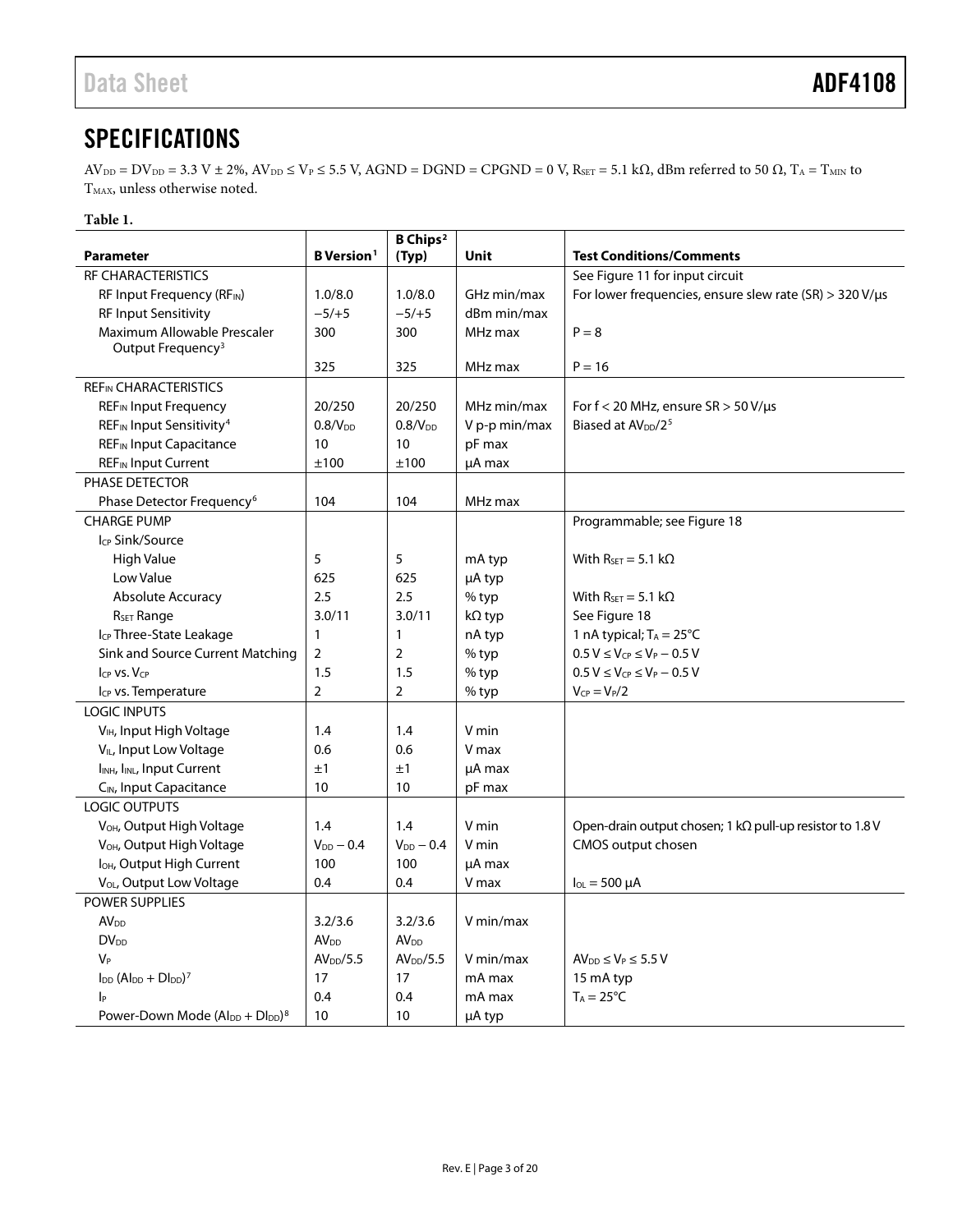<span id="page-3-0"></span>

| <b>Parameter</b>                                                    | B Version <sup>1</sup> | B Chips <sup>2</sup><br>(Typ) | Unit       | <b>Test Conditions/Comments</b>                    |
|---------------------------------------------------------------------|------------------------|-------------------------------|------------|----------------------------------------------------|
| NOISE CHARACTERISTICS                                               |                        |                               |            |                                                    |
| Normalized Phase Noise Floor<br>(PN <sub>SYNTH</sub> ) <sup>9</sup> | $-223$                 | $-223$                        | dBc/Hz typ | PLL loop B/W = 500 kHz, measured at 100 kHz offset |
| Normalized 1/f Noise ( $PN_1$ f) <sup>10</sup>                      | $-122$                 | $-122$                        | dBc/Hz typ | 10 kHz offset; normalized to 1 GHz                 |
| Phase Noise Performance <sup>11</sup>                               |                        |                               |            | @ VCO output                                       |
| 7900 MHz Output <sup>12</sup>                                       | $-81$                  | $-81$                         | dBc/Hz typ | @ 1 kHz offset and 1 MHz PFD frequency             |
| Spurious Signals                                                    |                        |                               |            |                                                    |
| 7900 MHz Output <sup>12</sup>                                       | $-82$                  | $-82$                         | dBc typ    | @ 1 MHz offset and 1 MHz PFD frequency             |

<sup>1</sup> Operating temperature range (B version) is −40°C to +85°C.

<sup>2</sup> The B chip specifications are given as typical values.

<sup>3</sup> This is the maximum operating frequency of the CMOS counters. The prescaler value should be chosen to ensure that the RF input is divided down to a frequency that is less than this value.

 $4$  AV<sub>DD</sub> = DV<sub>DD</sub> = 3.3 V.

 $5$  AC coupling ensures AV<sub>DD</sub>/2 bias.

<sup>6</sup> Guaranteed by design. Sample tested to ensure compliance.

 $7 T_A = 25^{\circ}$ C; AV<sub>DD</sub> = DV<sub>DD</sub> = 3.3 V; P = 32; RF<sub>IN</sub> = 8 GHz, f<sub>PFD</sub> = 200 kHz, REF<sub>IN</sub> = 10 MHz.

 ${}^{8}T_A = 25^{\circ}C$ ; AV<sub>DD</sub> = DV<sub>DD</sub> = 3.3 V; R = 16,383; A = 63; B = 891; P = 32; RF<sub>IN</sub> = 7.0 GHz.

9 The synthesizer phase noise floor is estimated by measuring the in-band phase noise at the output of the VCO and subtracting 20 log N (where N is the N divider value) and 10 log FPFD. PNSYNTH = PNTOT - 10 log FPFD - 20 log N.

<sup>10</sup> The PLL phase noise is composed of 1/f (flicker) noise plus the normalized PLL noise floor. The formula for calculating the 1/f noise contribution at an RF frequency,  $f_{RF}$ and at a frequency offset, f, is given by PN = PN<sub>1\_f</sub> + 10 log(10 kHz/f) + 20 log(f<sub>RF</sub>/1 GHz). All phase noise measurements were performed with th[e EV-ADF4108EBZ1](http://www.analog.com/adf4108) and the Agilent E5500 phase noise system. Both the normalized phase noise floor and flicker noise are modeled in ADIsimPLL.

<sup>11</sup> The phase noise is measured with th[e EV-ADF4108EB1Z](http://www.analog.com/adf4108) evaluation board, with the ZComm CRO8000Z VCO. The spectrum analyzer provides the REF<sub>IN</sub> for the synthesizer ( $f_{\text{REFOUT}}$  = 10 MHz @ 0 dBm).

 $^{12}$  f<sub>REFIN</sub> = 10 MHz; f<sub>PFD</sub> = 1 MHz; f<sub>RF</sub> = 7900 MHz; N = 7900; loop B/W = 30 kHz, VCO = ZComm CRO8000Z.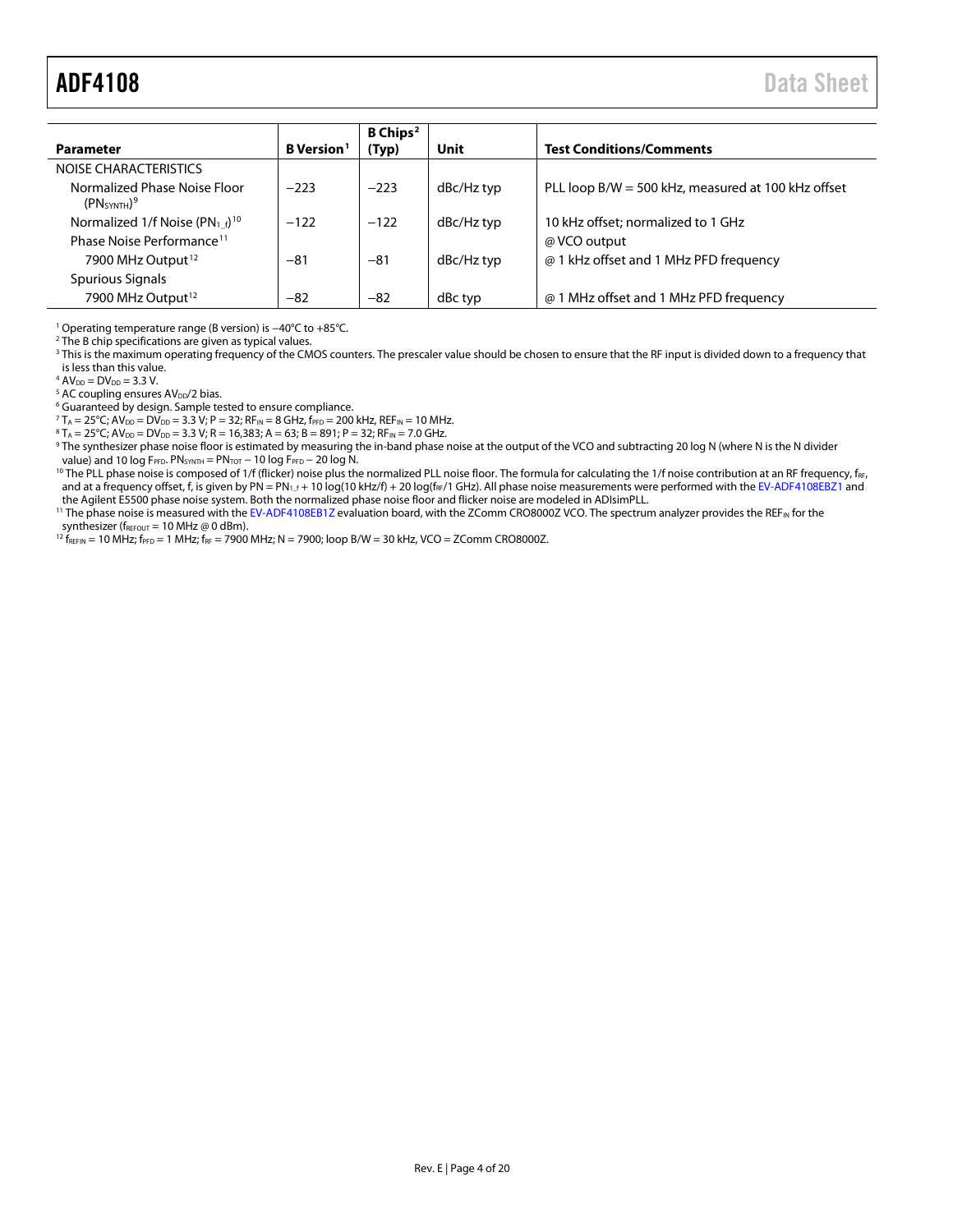# <span id="page-4-0"></span>**TIMING CHARACTERISTICS**

 $AV_{DD} = DV_{DD} = 3.3 V \pm 2\%, AV_{DD} \le V_P \le 5.5 V$ ,  $AGND = DGND = CPGND = 0 V$ ,  $R_{SET} = 5.1 k\Omega$ , dBm referred to 50  $\Omega$ ,  $T_A = T_{MIN}$  to T<sub>MAX</sub>, unless otherwise noted.

| Parameter <sup>1</sup> | Limit <sup>2</sup> (B Version) | Unit   | <b>Test Conditions/Comments</b> |
|------------------------|--------------------------------|--------|---------------------------------|
|                        | 10                             | ns min | DATA to CLOCK setup time        |
| t2                     | 10                             | ns min | DATA to CLOCK hold time         |
| t3                     | 25                             | ns min | <b>CLOCK high duration</b>      |
| t4                     | 25                             | ns min | <b>CLOCK low duration</b>       |
| t5                     | 10                             | ns min | CLOCK to LE setup time          |
| t6                     | 20                             | ns min | LE pulse width                  |

<span id="page-4-1"></span>1 Guaranteed by design but not production tested. 2 Operating temperature range (B Version) is −40°C to +85°C.



Figure 2. Timing Diagram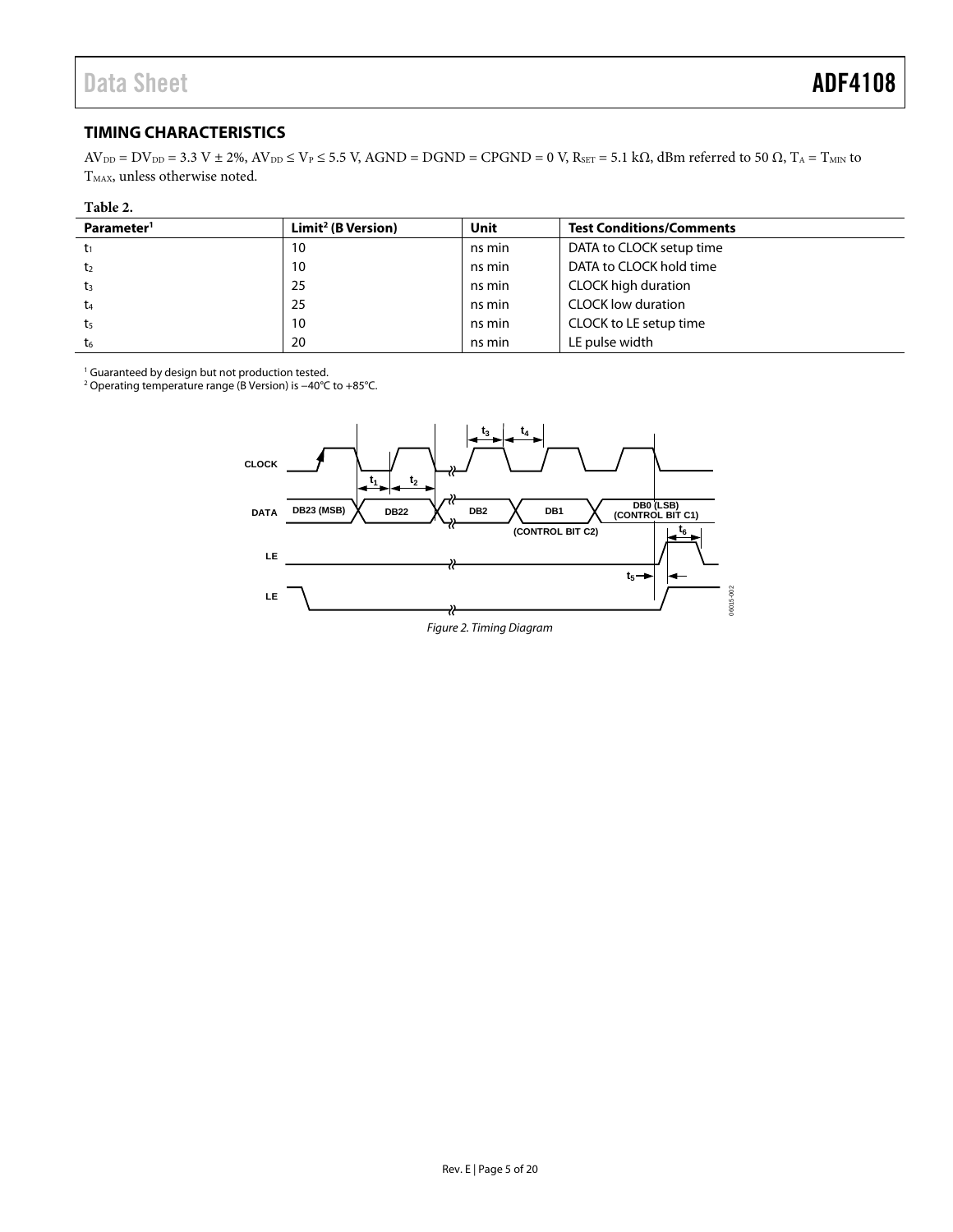# <span id="page-5-0"></span>ABSOLUTE MAXIMUM RATINGS

 $T_A = 25$ °C, unless otherwise noted.

#### **Table 3.**

| <b>Parameter</b>                                                  | Rating                              |
|-------------------------------------------------------------------|-------------------------------------|
| $AV_{DD}$ to $GND1$                                               | $-0.3 V$ to $+3.9 V$                |
| AV <sub>DD</sub> to DV <sub>DD</sub>                              | $-0.3$ V to $+0.3$ V                |
| V⊳ to GND                                                         | $-0.3$ V to $+5.8$ V                |
| V⊳ to AV <sub>DD</sub>                                            | $-0.3$ V to $+5.8$ V                |
| Digital I/O Voltage to GND                                        | $-0.3$ V to V <sub>DD</sub> + 0.3 V |
| Analog I/O Voltage to GND                                         | $-0.3$ V to V <sub>P</sub> + 0.3 V  |
| REF <sub>IN</sub> , RF <sub>IN</sub> A, RF <sub>IN</sub> B to GND | $-0.3$ V to V <sub>DD</sub> + 0.3 V |
| <b>REINA to REINB</b>                                             | $\pm 600$ mV                        |
| Operating Temperature Range                                       |                                     |
| Industrial (B Version)                                            | $-40^{\circ}$ C to $+85^{\circ}$ C  |
| Storage Temperature Range                                         | $-65^{\circ}$ C to $+125^{\circ}$ C |
| <b>Maximum Junction Temperature</b>                               | $150^{\circ}$ C                     |
| $CSP \theta_{JA}$ Thermal Impedance                               | 30.4°C/W                            |
| (Paddle Soldered)                                                 |                                     |
| Reflow Soldering                                                  |                                     |
| Peak Temperature (60 sec)                                         | $260^{\circ}$ C                     |
| Time at Peak Temperature                                          | 40 sec                              |
| <b>Transistor Count</b>                                           |                                     |
| CMOS                                                              | 6425                                |
| <b>Bipolar</b>                                                    | 303                                 |

<span id="page-5-2"></span> $1$  GND = AGND = DGND = 0 V.

Stresses above those listed under Absolute Maximum Ratings may cause permanent damage to the device. This is a stress rating only; functional operation of the device at these or any other conditions above those indicated in the operational section of this specification is not implied. Exposure to absolute maximum rating conditions for extended periods may affect device reliability.

This device is a high performance RF integrated circuit with an ESD rating of <2 kV, and it is ESD sensitive. Proper precautions should be taken for handling and assembly.

# <span id="page-5-1"></span>**ESD CAUTION**



ESD (electrostatic discharge) sensitive device. Charged devices and circuit boards can discharge without detection. Although this product features patented or proprietary protection circuitry, damage may occur on devices subjected to high energy ESD. Therefore, proper ESD precautions should be taken to avoid performance degradation or loss of functionality.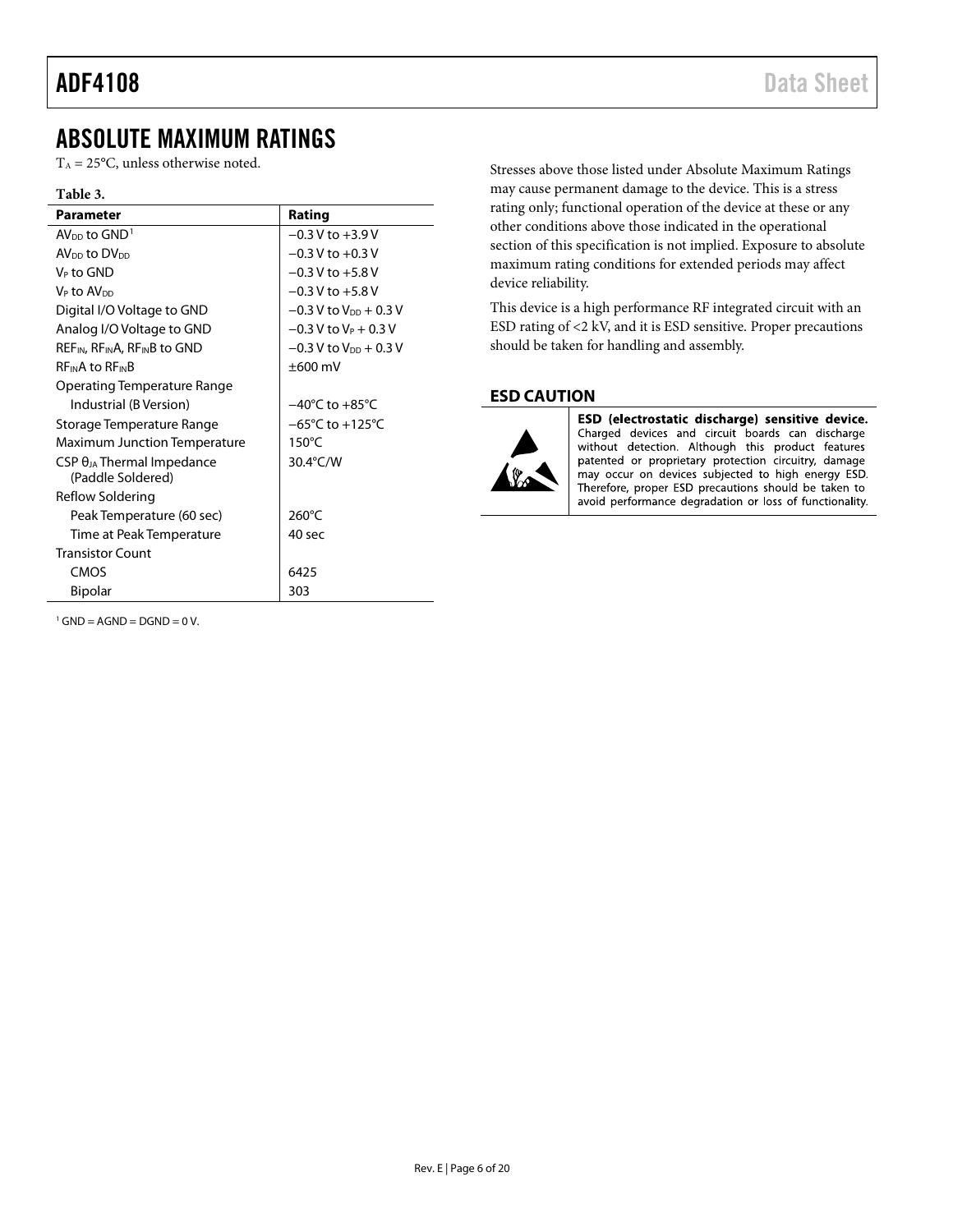# <span id="page-6-0"></span>PIN CONFIGURATION AND FUNCTION DESCRIPTIONS



Figure 3. Pin Configuration

### **Table 4. Pin Function Descriptions**

| Pin No. | <b>Mnemonic</b>         | <b>Description</b>                                                                                                                                                                                                                             |
|---------|-------------------------|------------------------------------------------------------------------------------------------------------------------------------------------------------------------------------------------------------------------------------------------|
|         | <b>CPGND</b>            | Charge Pump Ground. This is the ground return path for the charge pump.                                                                                                                                                                        |
| 2, 3    | <b>AGND</b>             | Analog Ground. This is the ground return path of the prescaler.                                                                                                                                                                                |
| 4       | <b>RFINB</b>            | Complementary Input to the RF Prescaler. This point must be decoupled to the ground plane with a small bypass<br>capacitor, typically 100 pF. See Figure 11.                                                                                   |
| 5       | <b>RFINA</b>            | Input to the RF Prescaler. This small signal input is ac-coupled to the external VCO.                                                                                                                                                          |
| 6, 7    | AV <sub>DD</sub>        | Analog Power Supply. This voltage may range from 3.2 V to 3.6 V. Decoupling capacitors to the analog ground<br>plane should be placed as close as possible to this pin. $AV_{DD}$ must be the same value as $DV_{DD}$ .                        |
| 8       | <b>REF<sub>IN</sub></b> | Reference Input. This is a CMOS input with a nominal threshold of V <sub>DD</sub> /2 and a dc equivalent input resistance of<br>100 kΩ. See Figure 10. This input can be driven from a TTL or CMOS crystal oscillator or it can be ac-coupled. |
| 9,10    | <b>DGND</b>             | Digital Ground.                                                                                                                                                                                                                                |
| 11      | <b>CE</b>               | Chip Enable. A logic low on this pin powers down the device and puts the charge pump output into three-state<br>mode. Taking the pin high powers up the device, depending on the status of the power-down bit, F2.                             |
| 12      | <b>CLK</b>              | Serial Clock Input. This serial clock is used to clock in the serial data to the registers. The data is latched into the<br>24-bit shift register on the CLK rising edge. This input is a high impedance CMOS input.                           |
| 13      | <b>DATA</b>             | Serial Data Input. The serial data is loaded MSB first with the 2 LSBs being the control bits. This input is a high<br>impedance CMOS input.                                                                                                   |
| 14      | LE                      | Load Enable, CMOS Input. When LE goes high, the data stored in the shift registers is loaded into one of the four<br>latches, the latch being selected using the control bits.                                                                 |
| 15      | <b>MUXOUT</b>           | This multiplexer output allows either the lock detect, the scaled RF, or the scaled reference frequency to be<br>accessed externally.                                                                                                          |
| 16, 17  | <b>DV<sub>DD</sub></b>  | Digital Power Supply. This may range from 3.2 V to 3.6 V. Decoupling capacitors to the digital ground plane should<br>be placed as close as possible to this pin. DV <sub>DD</sub> must be the same value as AV <sub>DD</sub> .                |
| 18      | $V_P$                   | Charge Pump Power Supply. This voltage should be greater than or equal to V <sub>DD</sub> . In systems where V <sub>DD</sub> is 3.3 V <sub>r</sub> it<br>can be set to 5 V and used to drive a VCO with a tuning range of up to 5 V.           |
| 19      | R <sub>SET</sub>        | Connecting a resistor between this pin and CPGND sets the maximum charge pump output current. The nominal<br>voltage potential at the R <sub>SET</sub> pin is 0.66 V. The relationship between $I_{CP}$ and R <sub>SET</sub> is                |
|         |                         | $I_{CP \, MAX} = \frac{25.5}{R_{SET}}$                                                                                                                                                                                                         |
|         |                         | with $R_{\text{SET}} = 5.1 \text{ k}\Omega$ , $I_{\text{CP MAX}} = 5 \text{ mA}$ .                                                                                                                                                             |
| 20      | <b>CP</b>               | Charge Pump Output. When enabled, this pin provides $\pm l_{CP}$ to the external loop filter, which in turn drives the<br>external VCO.                                                                                                        |
|         | EP                      | Exposed Pad. The exposed pad must be connected to AGND.                                                                                                                                                                                        |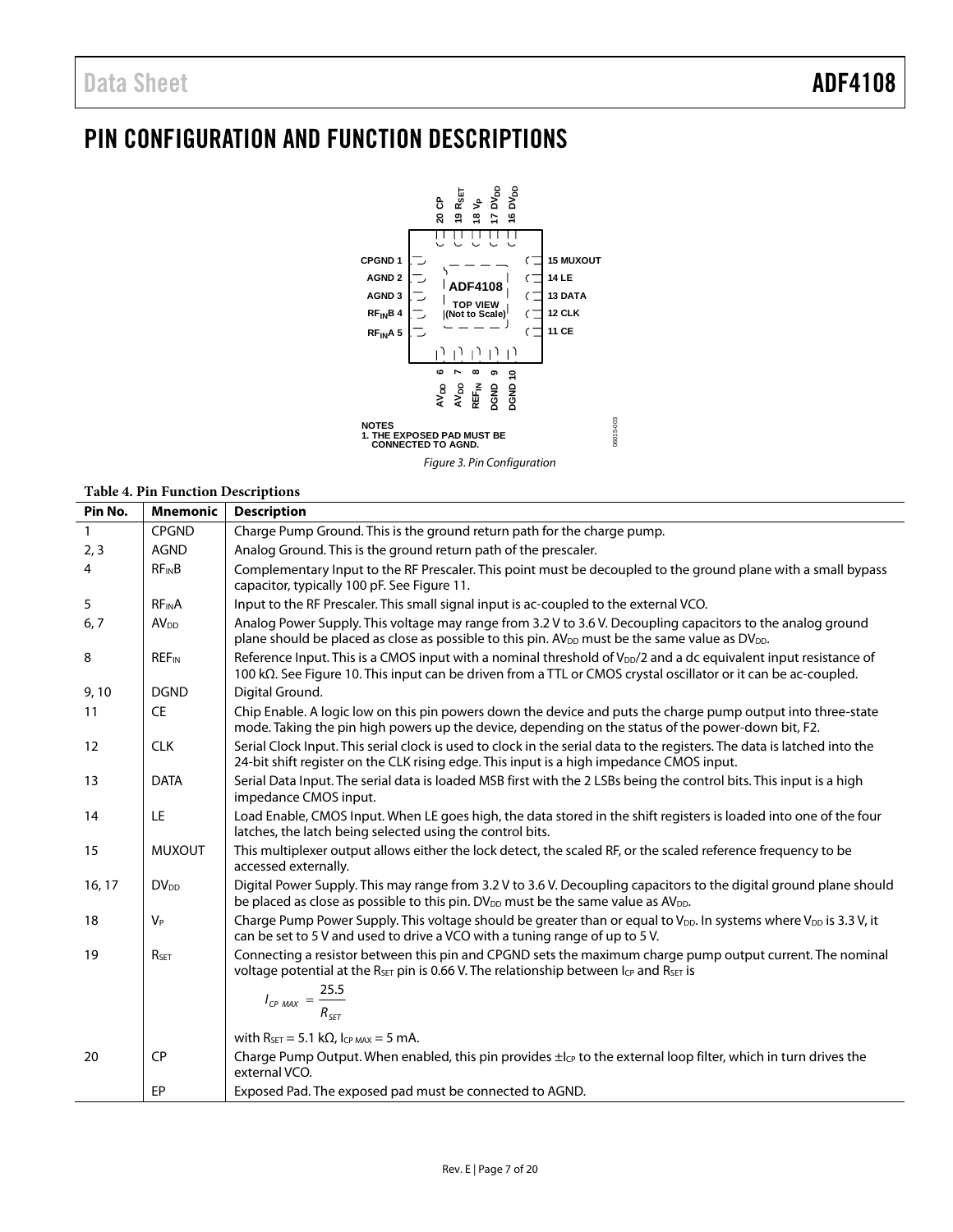# <span id="page-7-0"></span>TYPICAL PERFORMANCE CHARACTERISTICS



*Figure 4. S Parameter Data for the RF Input*



*Figure 5. RF Input Sensitivity*



*Figure 6. Phase Noise at 7.9 GHz*



*Figure 7. Reference Spurs at 7.9 GHz*







*Figure 9. Phase Noise (Referred to CP Output) vs. PFD Frequency*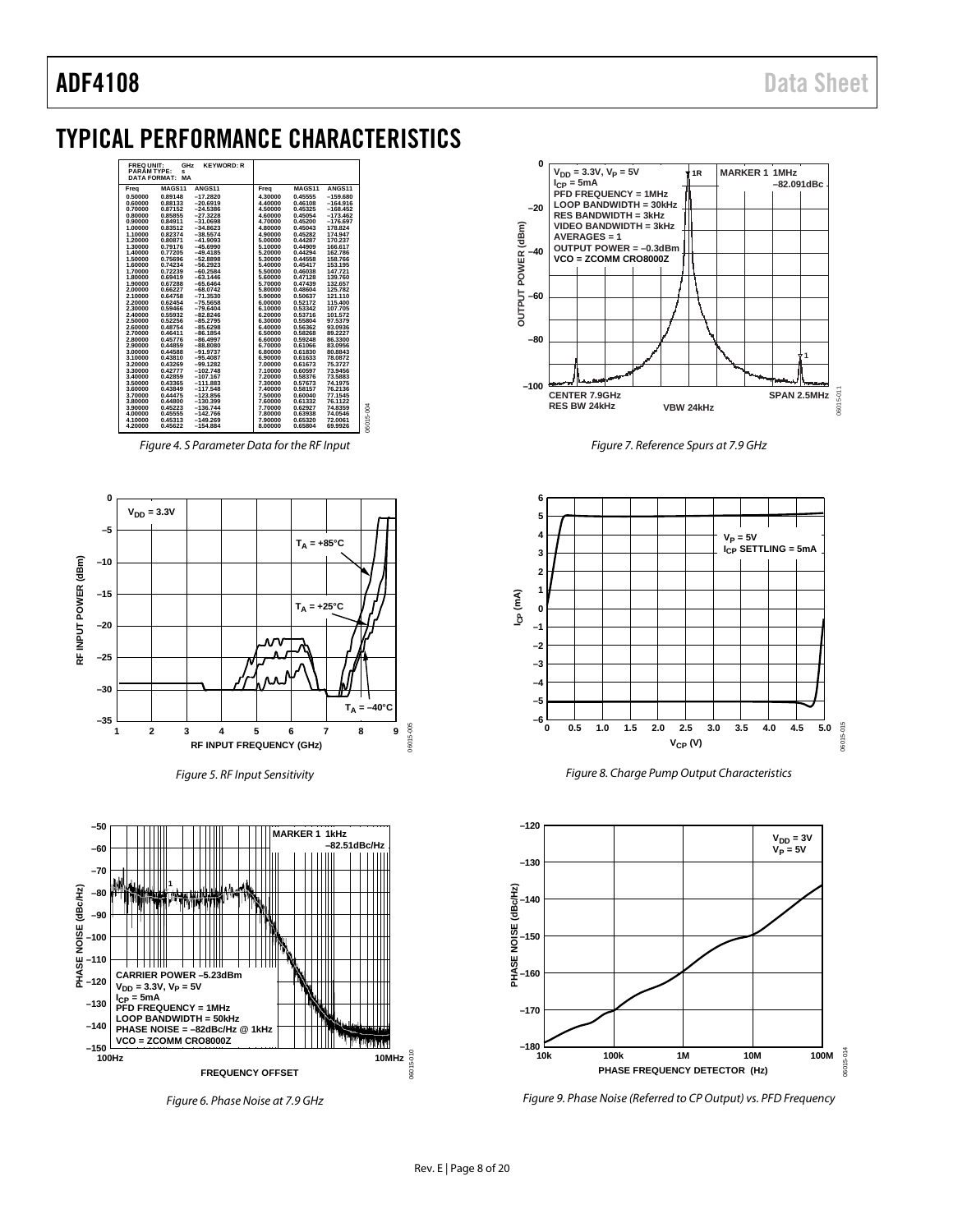# <span id="page-8-0"></span>THEORY OF OPERATION **REFERENCE INPUT STAGE**

<span id="page-8-1"></span>The reference input stage is shown i[n Figure 10.](#page-8-7) SW1 and SW2 are normally closed switches. SW3 is normally open. When power-down is initiated, SW3 is closed and SW1 and SW2 are opened. This ensures that there is no loading of the  $REF_{IN}$  pin on power-down.



#### Figure 10. Reference Input Stage

# <span id="page-8-7"></span><span id="page-8-2"></span>**RF INPUT STAGE**

The RF input stage is shown in [Figure 11.](#page-8-6) It is followed by a two-stage limiting amplifier to generate the CML clock levels needed for the prescaler.



# <span id="page-8-6"></span><span id="page-8-3"></span>**PRESCALER (P/P + 1)**

The dual-modulus prescaler  $(P/P + 1)$ , along with the A and B counters, enables the large division ratio, N, to be realized  $(N =$  $BP + A$ ). The dual-modulus prescaler, operating at CML levels, takes the clock from the RF input stage and divides it down to a manageable frequency for the CMOS A and B counters. The prescaler is programmable. It can be set in software to 8/9, 16/17, 32/33, or 64/65. It is based on a synchronous 4/5 core. A minimum divide ratio is possible for contiguous output frequencies. This minimum is determined by P, the prescaler value, and is given by  $(P^2 - P)$ .

# <span id="page-8-4"></span>**A AND B COUNTERS**

The A and B CMOS counters combine with the dual-modulus prescaler to allow a wide ranging division ratio in the PLL feedback counter. The counters are specified to work when the prescaler output is 300 MHz or less. Thus, with an RF input frequency of 4.0 GHz, a prescaler value of 16/17 is valid but a value of 8/9 is not valid.

## **Pulse Swallow Function**

The A and B counters, in conjunction with the dual-modulus prescaler, make it possible to generate output frequencies that are spaced only by the reference frequency divided by R. The equation for the VCO frequency is as follows:

$$
f_{VCO} = [(P \times B) + A] \times \frac{f_{REFIN}}{R}
$$

where:

*fVCO* is the output frequency of external voltage controlled oscillator (VCO).

*P* is the preset modulus of dual-modulus prescaler (8/9, 16/17, and so on.).

*B* is the preset divide ratio of binary 13-bit counter (3 to 8191). *A* is the preset divide ratio of binary 6-bit swallow counter (0 to 63).

*fREFIN* is the external reference frequency oscillator.



# <span id="page-8-5"></span>**R COUNTER**

The 14-bit R counter allows the input reference frequency to be divided down to produce the reference clock to the phase frequency detector (PFD). Division ratios from 1 to 16,383 are allowed.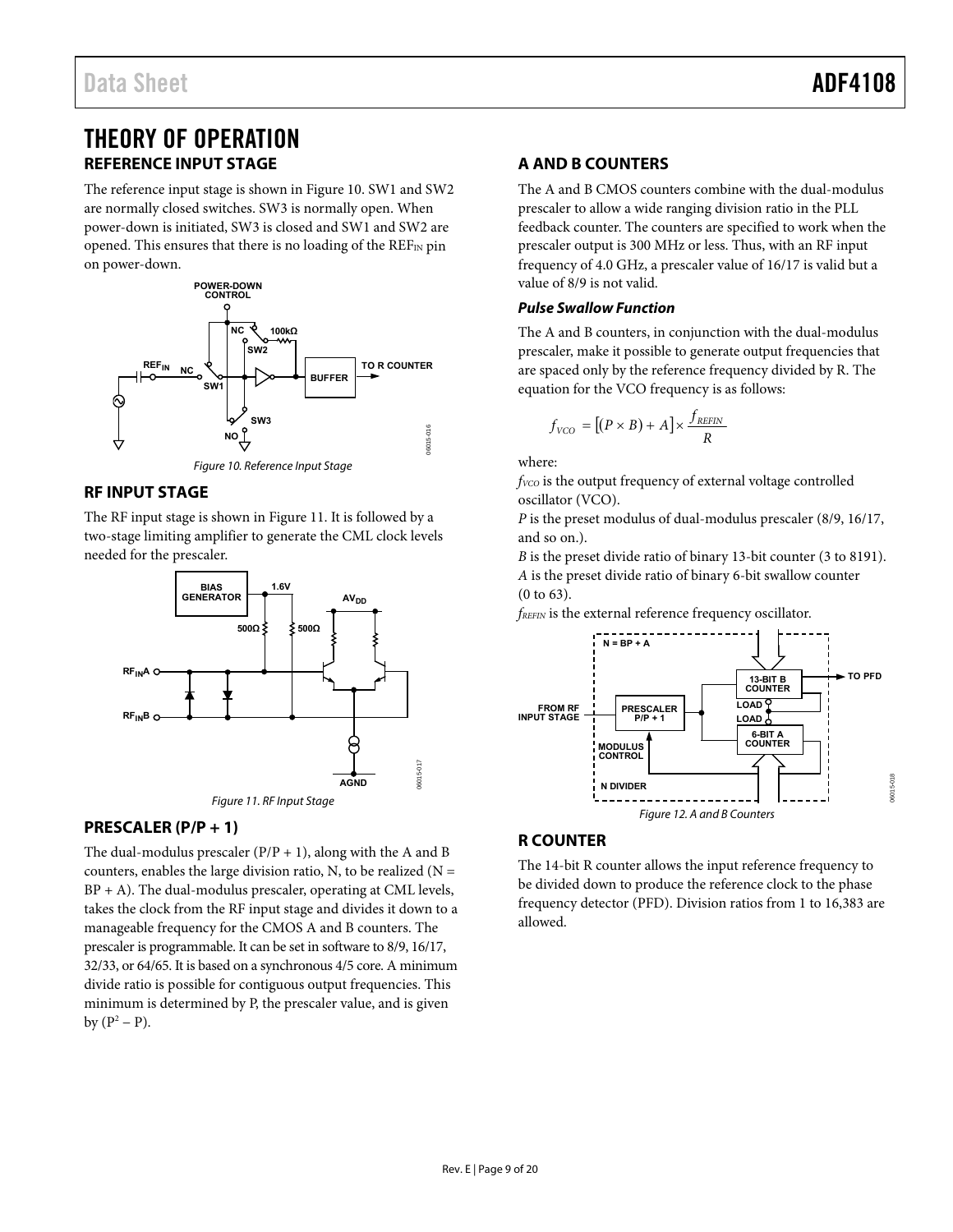# <span id="page-9-0"></span>**PHASE FREQUENCY DETECTOR AND CHARGE PUMP**

The phase frequency detector (PFD) takes inputs from the R counter and N counter  $(N = BP + A)$  and produces an output proportional to the phase and frequency difference between them. [Figure 13](#page-9-3) is a simplified schematic. The PFD includes a programmable delay element that controls the width of the antibacklash pulse. This pulse ensures that there is no dead zone in the PFD transfer function and minimizes phase noise and reference spurs. Two bits in the reference counter latch, ABP2 and ABP1, control the width of the pulse (se[e Figure 16\)](#page-11-1). Use of the minimum antibacklash pulse width is not recommended.



*Figure 13. PFD Simplified Schematic and Timing (in Lock)*

## <span id="page-9-3"></span><span id="page-9-1"></span>**MUXOUT AND LOCK DETECT**

The output multiplexer on th[e ADF4108](http://www.analog.com/ADF4108) allows the user to access various internal points on the chip. The state of MUXOUT is controlled by M3, M2, and M1 in the function latch. [Figure 18](#page-13-1) shows the full truth table[. Figure 14](#page-9-4) shows the MUXOUT section in block diagram form.

## *Lock Detect*

MUXOUT can be programmed for two types of lock detect: digital lock detect and analog lock detect.

Digital lock detect is active high. When the lock detect precision (LDP) bit in the R counter latch is set to 0, digital lock detect is set high when the phase error on three consecutive phase detector (PD) cycles is less than 15 ns. With LDP set to 1, five consecutive cycles of less than 15 ns are required to set the lock detect. It stays set high until a phase error of greater than 25 ns is detected on any subsequent PD cycle.

The N-channel open-drain analog lock detect should be operated with an external pull-up resistor of 10 kΩ nominal. When lock has been detected, this output is high with narrow, low going pulses.



### *Figure 14. MUXOUT Circuit*

## <span id="page-9-4"></span><span id="page-9-2"></span>**INPUT SHIFT REGISTER**

Th[e ADF4108](http://www.analog.com/ADF4108) digital section includes a 24-bit input shift register, a 14-bit R counter, and a 19-bit N counter, comprising a 6-bit A counter and a 13-bit B counter. Data is clocked into the 24-bit shift register on each rising edge of CLK. The data is clocked in MSB first. Data is transferred from the shift register to one of four latches on the rising edge of LE. The destination latch is determined by the state of the two control bits (C2, C1) in the shift register. These are the 2 LSBs, DB1 and DB0, as shown in the timing diagram of [Figure 2.](#page-4-1) The truth table for these bits is shown in [Table 5.](#page-9-5)

[Figure 15](#page-10-1) shows a summary of how the latches are programmed.

<span id="page-9-5"></span>

| Table 5. C2 and C1 Truth Table |
|--------------------------------|
|                                |

| <b>Control Bits</b> |                                      |
|---------------------|--------------------------------------|
|                     | Data Latch                           |
|                     | R counter                            |
|                     | N counter (A and B)                  |
| 0                   | Function latch (including prescaler) |
|                     | Initialization latch                 |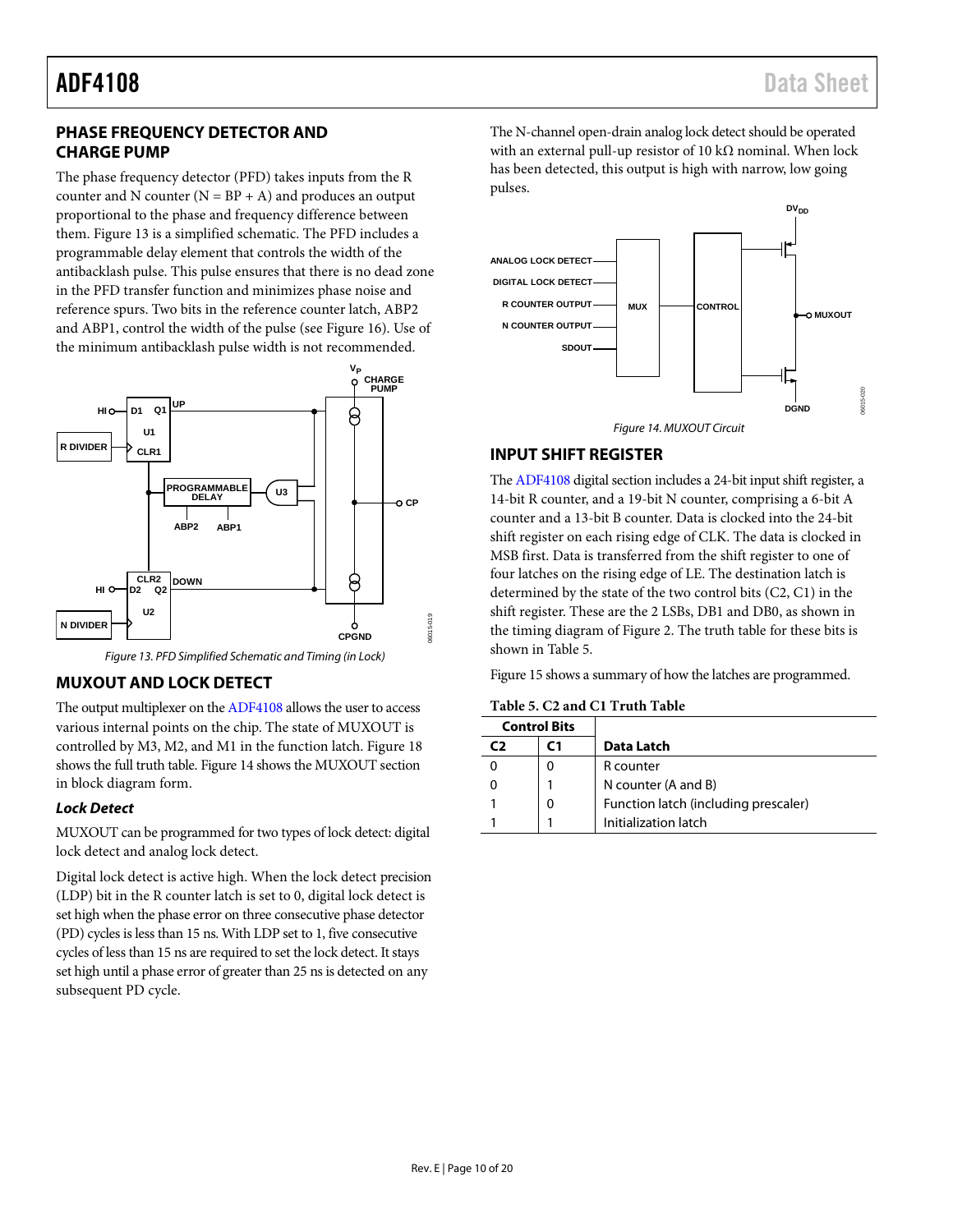# <span id="page-10-0"></span>**LATCH SUMMARY**

#### **REFERENCE COUNTER LATCH**

| <b>LOCK</b><br>ELECT<br>ECISIO<br>ANTI-<br>TEST<br><b>14-BIT REFERENCE COUNTER</b><br><b>BACKLASH</b><br><b>RESERVED</b><br><b>I MODE BITS</b><br><b>WIDTH</b><br>່ດ ∝ |                                                                                                         |   |     |    |    |  |           |            |                 |                 |                 | <b>CONTROL</b><br><b>BITS</b> |    |    |                 |                |                 |                 |     |                 |                 |                 |                 |
|------------------------------------------------------------------------------------------------------------------------------------------------------------------------|---------------------------------------------------------------------------------------------------------|---|-----|----|----|--|-----------|------------|-----------------|-----------------|-----------------|-------------------------------|----|----|-----------------|----------------|-----------------|-----------------|-----|-----------------|-----------------|-----------------|-----------------|
|                                                                                                                                                                        | DB23   DB22   DB21   DB20   DB19   DB18   DB17   DB16   DB15   DB14   DB13   DB12   DB11   DB10     DB9 |   |     |    |    |  |           |            |                 |                 |                 |                               |    |    | DB <sub>8</sub> | DB7            | DB <sub>6</sub> | DB <sub>5</sub> | DB4 | DB <sub>3</sub> | DB <sub>2</sub> | DB <sub>1</sub> | DB <sub>0</sub> |
|                                                                                                                                                                        |                                                                                                         | 0 | LDP | T2 | Τ1 |  | ABP2 ABP1 | <b>R14</b> | R <sub>13</sub> | R <sub>12</sub> | R <sub>11</sub> | <b>R10</b>                    | R9 | R8 | R7              | R <sub>6</sub> | R <sub>5</sub>  | R4              | R3  | <b>R2</b>       | R <sub>1</sub>  |                 | $C2(0)$ C1 (0)  |

### **N COUNTER LATCH**

| <b>RESERVED</b>                                                                                         | z<br>σ<br>පි |            | <b>13-BIT B COUNTER</b> |            |            |           |                |           |                |                |           | <b>6-BIT A COUNTER</b> |           |                 |     |                 |                 |                | <b>CONTROL</b><br><b>BITS</b> |                 |                 |                   |
|---------------------------------------------------------------------------------------------------------|--------------|------------|-------------------------|------------|------------|-----------|----------------|-----------|----------------|----------------|-----------|------------------------|-----------|-----------------|-----|-----------------|-----------------|----------------|-------------------------------|-----------------|-----------------|-------------------|
| DB23   DB22   DB21   DB20   DB19   DB18   DB17   DB16   DB15   DB14   DB13   DB12   DB11   DB10     DB9 |              |            |                         |            |            |           |                |           |                |                |           |                        |           | DB <sub>8</sub> | DB7 | DB <sub>6</sub> | DB <sub>5</sub> | DB4            | DB <sub>3</sub>               | DB <sub>2</sub> | DB <sub>1</sub> | D <sub>B</sub> 0  |
|                                                                                                         | G1           | <b>B13</b> | <b>B12</b>              | <b>B11</b> | <b>B10</b> | <b>B9</b> | B <sub>8</sub> | <b>B7</b> | B <sub>6</sub> | B <sub>5</sub> | <b>B4</b> | <b>B3</b>              | <b>B2</b> | <b>B1</b>       | A6  | A <sub>5</sub>  | A4              | A <sub>3</sub> | A2                            | <b>A1</b>       |                 | $ C2(0) $ $C1(1)$ |

### **FUNCTION LATCH**

| <b>PRESCALER</b><br><b>VALUE</b> |               | ᅶᅐ<br><b>POWEI</b>          | <b>CURRENT</b><br><b>SETTING</b> |                  | <b>CURRENT</b><br><b>SETTING</b> |      |                  | <b>TIMER COUNTER</b><br><b>CONTROL</b> |     |                 |                                                                            | STLOC<br>MODE   | <b>LOCK</b><br>6월<br>⋖⋓<br>ட | 쀭<br>⊢⊢<br>ò.<br>සි | 운숙             |                | <b>MUXOUT</b><br><b>CONTROL</b> |                 | ≃ٰ≌<br><b>POWI</b> | ≃<br>$\mathbf{u}$ $\mathbf{r}$<br><b>SESE</b> |                 | <b>CONTROL</b><br><b>BITS</b> |                 |
|----------------------------------|---------------|-----------------------------|----------------------------------|------------------|----------------------------------|------|------------------|----------------------------------------|-----|-----------------|----------------------------------------------------------------------------|-----------------|------------------------------|---------------------|----------------|----------------|---------------------------------|-----------------|--------------------|-----------------------------------------------|-----------------|-------------------------------|-----------------|
| <b>DB23</b>                      | l DB22 l DB21 |                             |                                  |                  |                                  |      |                  |                                        |     |                 | DB20   DB19   DB18   DB17   DB16   DB15   DB14   DB13   DB12   DB11   DB10 |                 |                              | DB <sub>9</sub>     | DB8            | DB7            | DB <sub>6</sub>                 | DB <sub>5</sub> | DB4                | DB <sub>3</sub>                               | DB <sub>2</sub> | DB <sub>1</sub>               | DB <sub>0</sub> |
| <b>P2</b>                        | <b>P1</b>     | P <sub>D</sub> <sub>2</sub> | CPI6                             | CPI <sub>5</sub> | CPI4                             | CPI3 | CPI <sub>2</sub> | CP <sub>11</sub>                       | TC4 | TC <sub>3</sub> | TC2                                                                        | TC <sub>1</sub> | F <sub>5</sub>               | F4                  | F <sub>3</sub> | F <sub>2</sub> | M <sub>3</sub>                  | M <sub>2</sub>  | M <sub>1</sub>     | PD <sub>1</sub>                               | F <sub>1</sub>  | C2(1)                         | C1(0)           |

### **INITIALIZATION LATCH**

<span id="page-10-1"></span>

| <b>PRESCALER</b> | <b>VALUE</b>   | ᅶᅅ<br>POWEF     |      | <b>CURRENT</b><br><b>SETTING</b> |                    | <b>CURRENT</b><br><b>TIMER COUNTER</b><br><b>SETTING</b><br><b>CONTROL</b> |                  |                  |     | س ب<br>9ğ<br>ωŚ<br>ш. | ≚ա<br>양<br>⊢٩<br>នីនី<br>ட                     | 보일<br>시도<br>⊢⊢<br>ட∾ | <u>—</u><br>≆ه<br>൨<br>o. |                 | <b>MUXOUT</b><br><b>CONTROL</b> |                | ËΣ<br>້<br>68<br>ہ نہ | ш ⊢<br>டய<br>zω<br>コш<br>οĸ<br>с | <b>CONTROL</b><br><b>BITS</b> |                 |                 |                 |                 |
|------------------|----------------|-----------------|------|----------------------------------|--------------------|----------------------------------------------------------------------------|------------------|------------------|-----|-----------------------|------------------------------------------------|----------------------|---------------------------|-----------------|---------------------------------|----------------|-----------------------|----------------------------------|-------------------------------|-----------------|-----------------|-----------------|-----------------|
| <b>DB23</b>      | <b>DB22</b>    | <b>DB21</b>     |      |                                  | DB20   DB19   DB18 |                                                                            |                  |                  |     |                       | DB17   DB16   DB15   DB14   DB13   DB12   DB11 |                      | I DB10                    | DB <sub>9</sub> | DB <sub>8</sub>                 | DB7            | DB <sub>6</sub>       | DB <sub>5</sub>                  | DB <sub>4</sub>               | DB <sub>3</sub> | DB <sub>2</sub> | DB <sub>1</sub> | DB <sub>0</sub> |
| P <sub>2</sub>   | P <sub>1</sub> | PD <sub>2</sub> | CPI6 | CP <sub>15</sub>                 | CPI4               | CP <sub>13</sub>                                                           | CPI <sub>2</sub> | CP <sub>11</sub> | TC4 | TC <sub>3</sub>       | TC <sub>2</sub>                                | TC1                  | F <sub>5</sub>            | F4              | F3                              | F <sub>2</sub> | M <sub>3</sub>        | M2                               | M1                            | PD <sub>1</sub> | F1              |                 | $C2(1)$ $C1(1)$ |

*Figure 15. Latch Summary*

06015-021

06015-021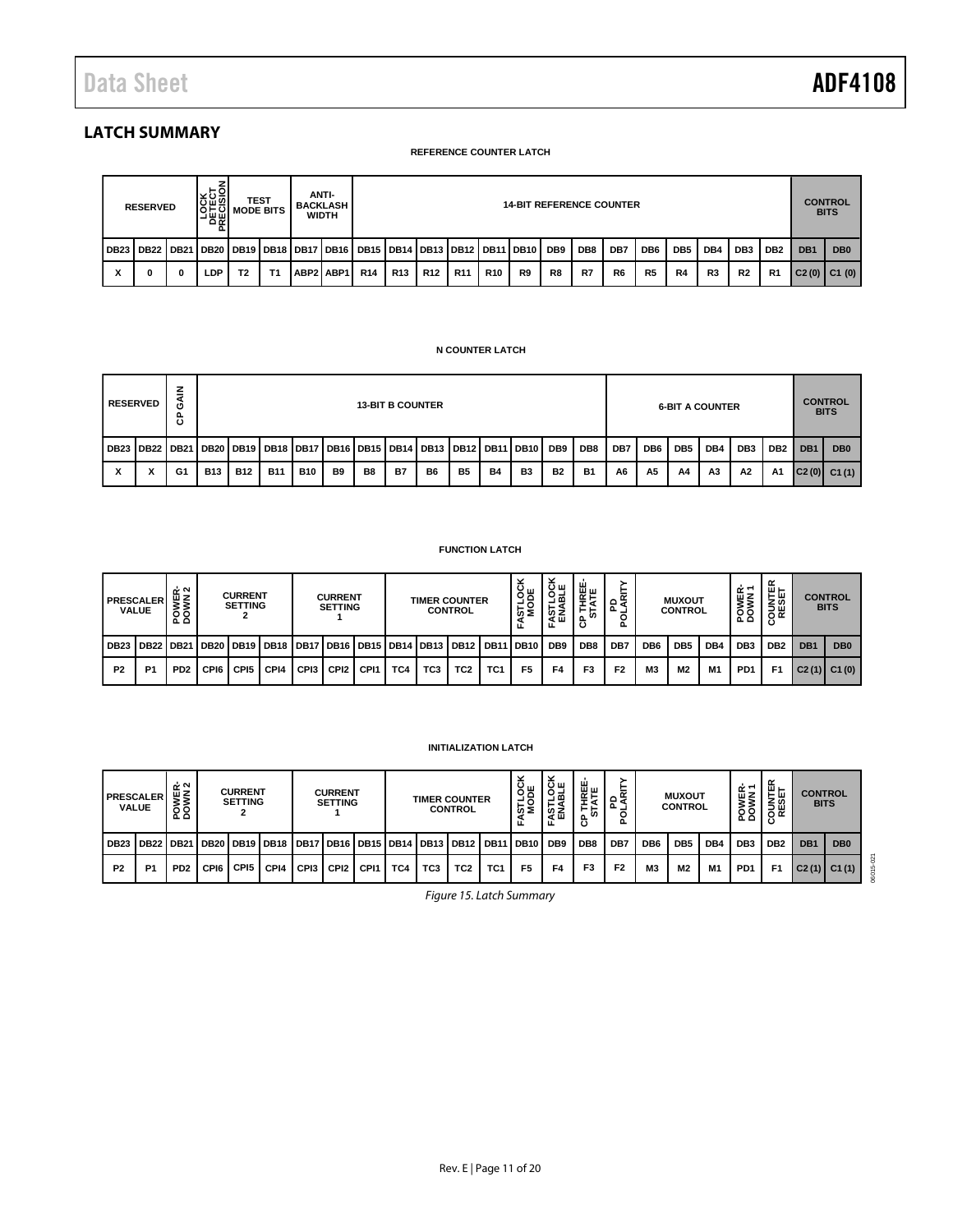# <span id="page-11-0"></span>**REFERENCE COUNTER LATCH MAP**



<span id="page-11-1"></span>*Figure 16. Reference Counter Latch Map*

06015-022 06015-022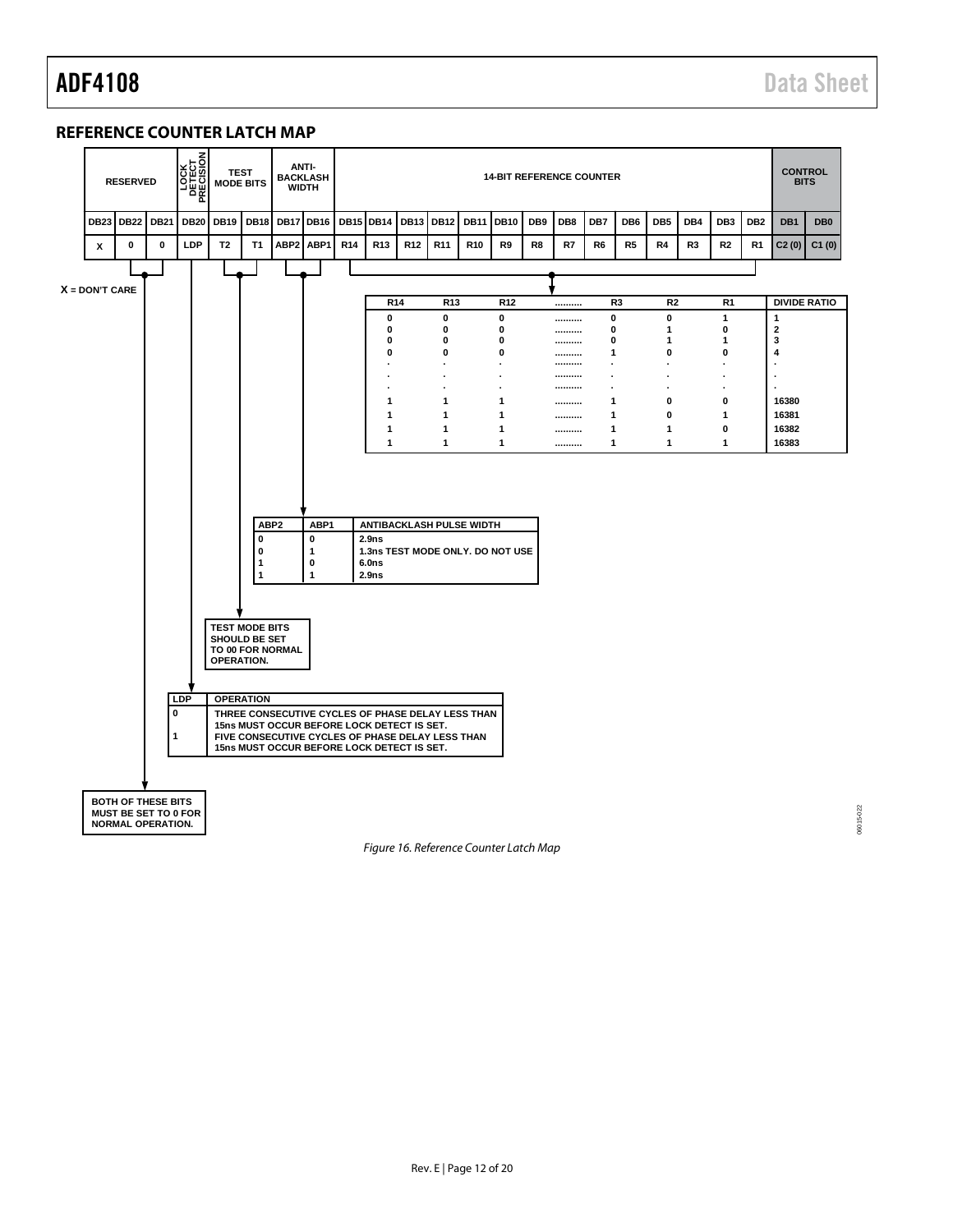# Data Sheet **ADF4108**

# <span id="page-12-0"></span>**AB COUNTER LATCH MAP**

| <b>RESERVED</b> | GAIN<br>ჭ                                   |                                                                                                                                |                                                                                  |                                                            |             |                                                                                                                                                                                                                                                                                                                                                                                             |                                                                                                                                                                     | <b>13-BIT B COUNTER</b>                                                   |                                               |                                                                                                                         |             |                                                                                                                         |                                                                                    |           |                                                      |                                                                                                                                                                | <b>6-BIT A COUNTER</b>                            |     |                                  |                                                           |                                  | <b>CONTROL</b><br><b>BITS</b> |
|-----------------|---------------------------------------------|--------------------------------------------------------------------------------------------------------------------------------|----------------------------------------------------------------------------------|------------------------------------------------------------|-------------|---------------------------------------------------------------------------------------------------------------------------------------------------------------------------------------------------------------------------------------------------------------------------------------------------------------------------------------------------------------------------------------------|---------------------------------------------------------------------------------------------------------------------------------------------------------------------|---------------------------------------------------------------------------|-----------------------------------------------|-------------------------------------------------------------------------------------------------------------------------|-------------|-------------------------------------------------------------------------------------------------------------------------|------------------------------------------------------------------------------------|-----------|------------------------------------------------------|----------------------------------------------------------------------------------------------------------------------------------------------------------------|---------------------------------------------------|-----|----------------------------------|-----------------------------------------------------------|----------------------------------|-------------------------------|
| <b>DB22</b>     | <b>DB21</b>                                 | <b>DB20</b>                                                                                                                    | <b>DB19</b>                                                                      | <b>DB18</b>                                                | <b>DB17</b> | <b>DB16</b>                                                                                                                                                                                                                                                                                                                                                                                 | <b>DB15</b>                                                                                                                                                         | <b>DB14</b>                                                               | <b>DB13</b>                                   | <b>DB12</b>                                                                                                             | <b>DB11</b> | <b>DB10</b>                                                                                                             | DB9                                                                                | DB8       | DB7                                                  | DB6                                                                                                                                                            | DB5                                               | DB4 | DB <sub>3</sub>                  | DB <sub>2</sub>                                           | DB1                              | DB <sub>0</sub>               |
| x               | G1                                          | <b>B13</b>                                                                                                                     | <b>B12</b>                                                                       | <b>B11</b>                                                 | <b>B10</b>  | B9                                                                                                                                                                                                                                                                                                                                                                                          | B8                                                                                                                                                                  | <b>B7</b>                                                                 | B6                                            | <b>B5</b>                                                                                                               | <b>B4</b>   | B <sub>3</sub>                                                                                                          | <b>B2</b>                                                                          | <b>B1</b> | A6                                                   | A <sub>5</sub>                                                                                                                                                 | A4                                                | A3  | A <sub>2</sub>                   | A <sub>1</sub>                                            | C2(0)                            | C1(1)                         |
|                 |                                             |                                                                                                                                | $X = DON'T CARE$                                                                 |                                                            |             |                                                                                                                                                                                                                                                                                                                                                                                             |                                                                                                                                                                     |                                                                           |                                               |                                                                                                                         |             |                                                                                                                         | A6<br>0<br>$\mathbf 0$<br>0<br>0                                                   |           | A <sub>5</sub><br>0<br>$\mathbf 0$<br>$\pmb{0}$<br>0 | <br><br><br>                                                                                                                                                   | 0<br>$\mathbf 0$<br>1<br>1                        | A2  | A1<br>0<br>1<br>$\mathbf 0$<br>1 | $\pmb{0}$<br>$\mathbf{1}$<br>$\overline{\mathbf{2}}$<br>3 | A COUNTER<br><b>DIVIDE RATIO</b> |                               |
|                 |                                             |                                                                                                                                |                                                                                  |                                                            |             |                                                                                                                                                                                                                                                                                                                                                                                             |                                                                                                                                                                     |                                                                           |                                               |                                                                                                                         |             |                                                                                                                         | $\cdot$<br>$\mathbf{1}$<br>$\mathbf{1}$<br>$\mathbf{1}$<br>$\overline{\mathbf{1}}$ |           | $\mathbf{1}$<br>1<br>$\mathbf{1}$<br>$\mathbf{1}$    | <br><br><br><br><br><br><br>                                                                                                                                   | $\cdot$<br>0<br>0<br>$\mathbf{1}$<br>$\mathbf{1}$ |     | $\mathbf{0}$<br>1<br>0<br>1      | 60<br>61<br>62<br>63                                      |                                  |                               |
|                 |                                             | <b>B13</b><br>$\pmb{0}$<br>0<br>$\pmb{0}$<br>$\mathbf 0$<br>÷,<br>$\mathbf{1}$<br>$\mathbf{1}$<br>$\mathbf{1}$<br>$\mathbf{1}$ | <b>B12</b><br>$\pmb{0}$<br>0<br>0<br>0<br>$\mathbf{1}$<br>1<br>1<br>$\mathbf{1}$ | 0<br>0<br>0<br>0<br>1<br>1<br>1<br>$\mathbf{1}$            | <b>B11</b>  | <br><br><br><br><br><br><br><br><br><br>                                                                                                                                                                                                                                                                                                                                                    | B <sub>3</sub><br>$\pmb{0}$<br>0<br>0<br>$\mathbf 0$<br>$\blacksquare$<br>$\cdot$<br>$\blacksquare$<br>$\mathbf{1}$<br>$\mathbf{1}$<br>$\mathbf{1}$<br>$\mathbf{1}$ | $\mathbf 0$<br>$\blacksquare$<br>$\blacksquare$<br>$\pmb{0}$<br>$\pmb{0}$ | <b>B2</b><br>0<br>1<br>1<br>1<br>$\mathbf{1}$ | B <sub>1</sub><br>0<br>1<br>0<br>$\mathbf{1}$<br>$\cdot$<br>$\cdot$<br>$\mathbf 0$<br>$\mathbf{1}$<br>0<br>$\mathbf{1}$ | 3<br>8191   | <b>B COUNTER DIVIDE RATIO</b><br><b>NOT ALLOWED</b><br><b>NOT ALLOWED</b><br><b>NOT ALLOWED</b><br>8188<br>8189<br>8190 |                                                                                    |           |                                                      |                                                                                                                                                                |                                                   |     |                                  |                                                           |                                  |                               |
|                 | $\mathbf 0$<br>0<br>THESE BITS ARE NOT USED | <b>FASTLOCK ENABLE</b>                                                                                                         | <b>F4 (FUNCTION LATCH)</b>                                                       | G1<br><b>CP GAIN</b><br>$\pmb{0}$<br>1<br>$\mathbf 0$<br>1 |             | <b>OPERATION</b><br><b>CHARGE PUMP CURRENT</b><br>SETTING 1 IS PERMANENTLY USED.<br><b>CHARGE PUMP CURRENT</b><br>SETTING 2 IS PERMANENTLY USED.<br><b>CHARGE PUMP CURRENT</b><br>SETTING 1 IS USED.<br><b>CHARGE PUMP CURRENT IS</b><br>SWITCHED TO SETTING 2. THE<br>TIME SPENT IN SETTING 2 IS<br>DEPENDENT ON WHICH FASTLOCK<br>MODE IS USED. SEE FUNCTION<br><b>LATCH DESCRIPTION.</b> |                                                                                                                                                                     |                                                                           |                                               |                                                                                                                         |             |                                                                                                                         | OUTPUT, N <sub>MIN</sub> IS (P <sup>2</sup> – P).                                  |           |                                                      | N = BP + A, P IS PRESCALER VALUE SET IN THE FUNCTION<br>LATCH. B MUST BE GREATER THAN OR EQUAL TO A. FOR<br>CONTINUOUSLY ADJACENT VALUES OF (N x FREF), AT THE |                                                   |     |                                  |                                                           |                                  |                               |

**THESE BITS ARE NOT USED BY THE DEVICE AND ARE DON'T CARE BITS.**

*Figure 17. AB Counter Latch Map*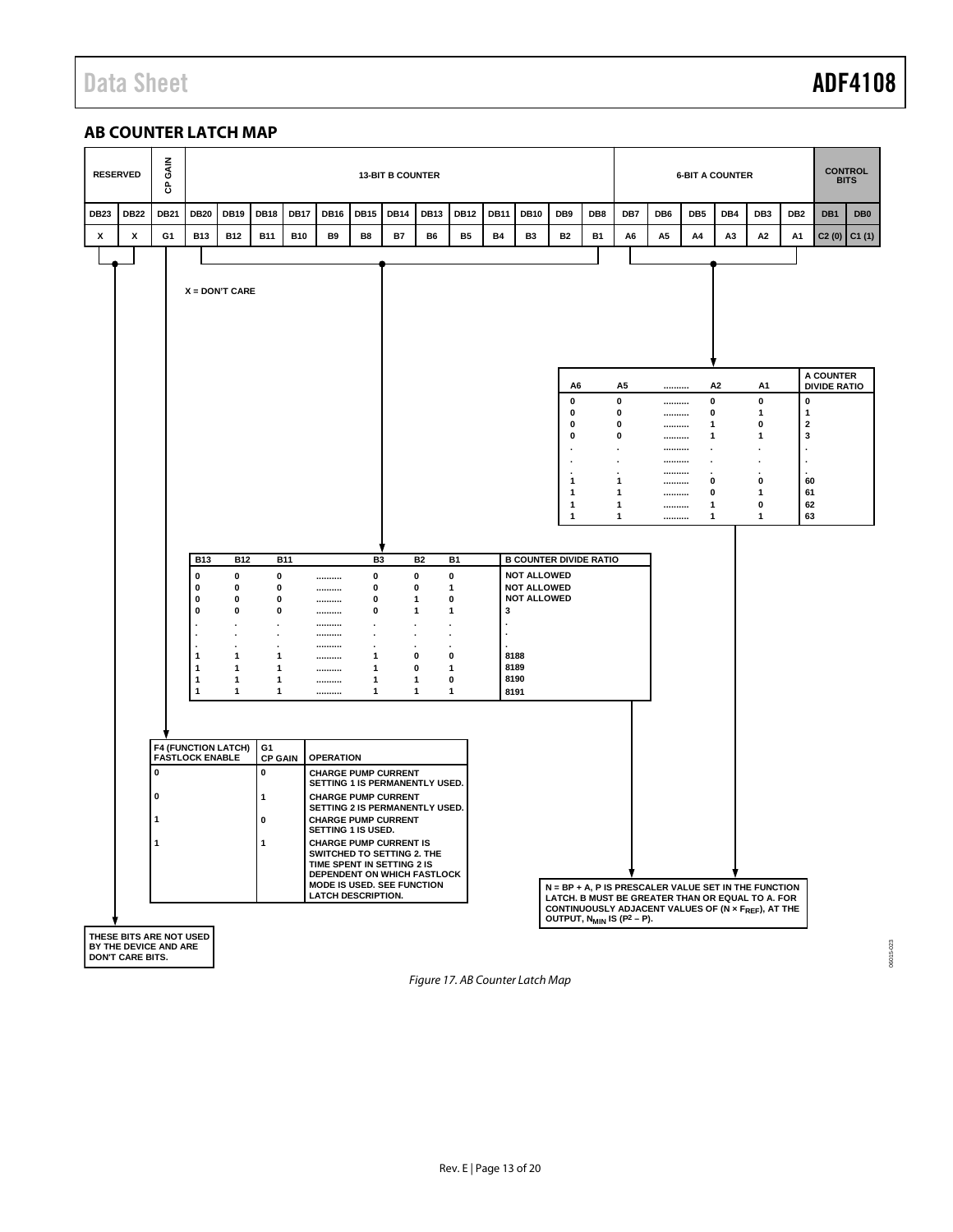06015-024

06015-024

# <span id="page-13-0"></span>**FUNCTION LATCH MAP**



<span id="page-13-1"></span>*Figure 18. Function Latch Map*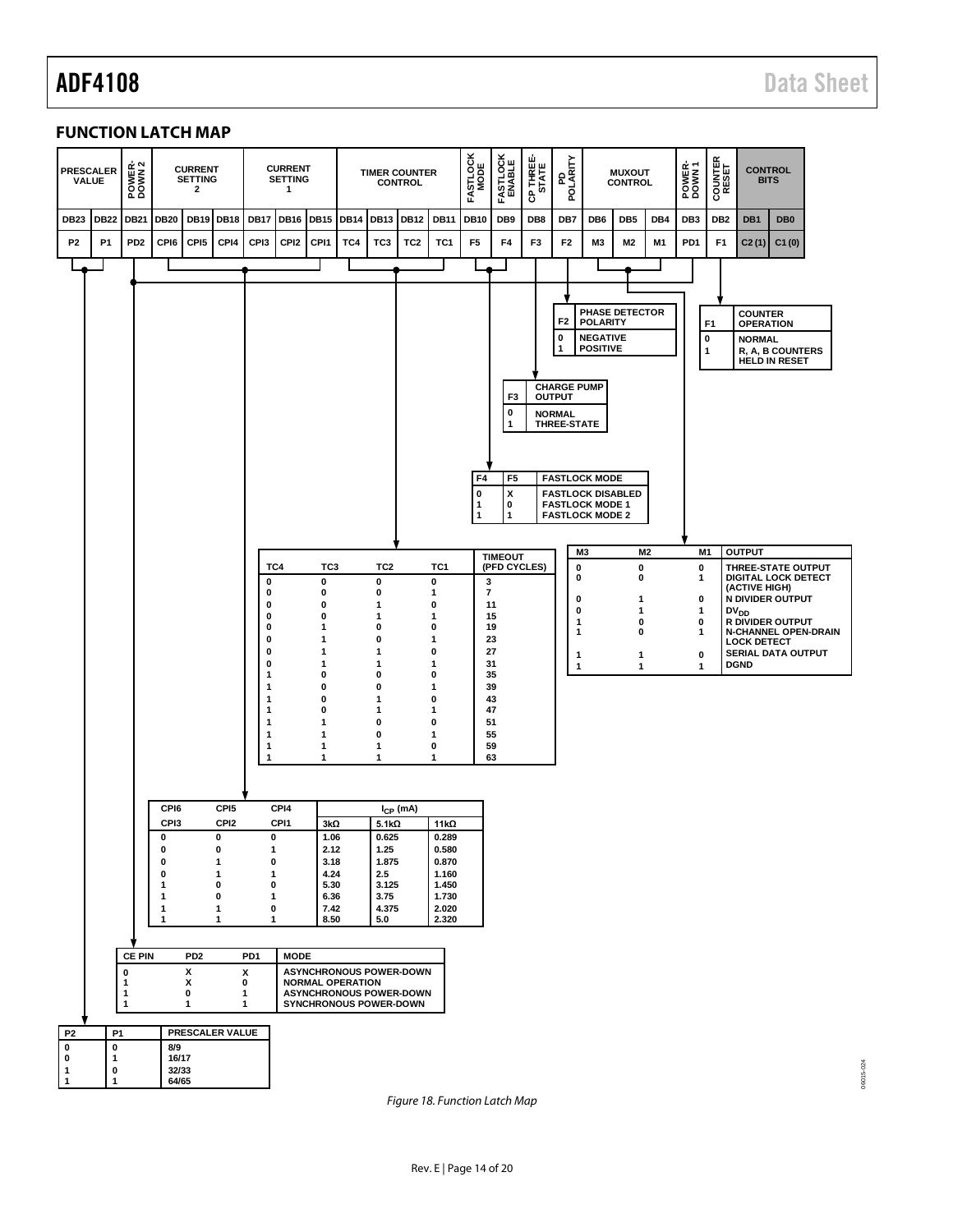06015-025

06015-025

# <span id="page-14-0"></span>**INITIALIZATION LATCH MAP**



*Figure 19. Initialization Latch Map*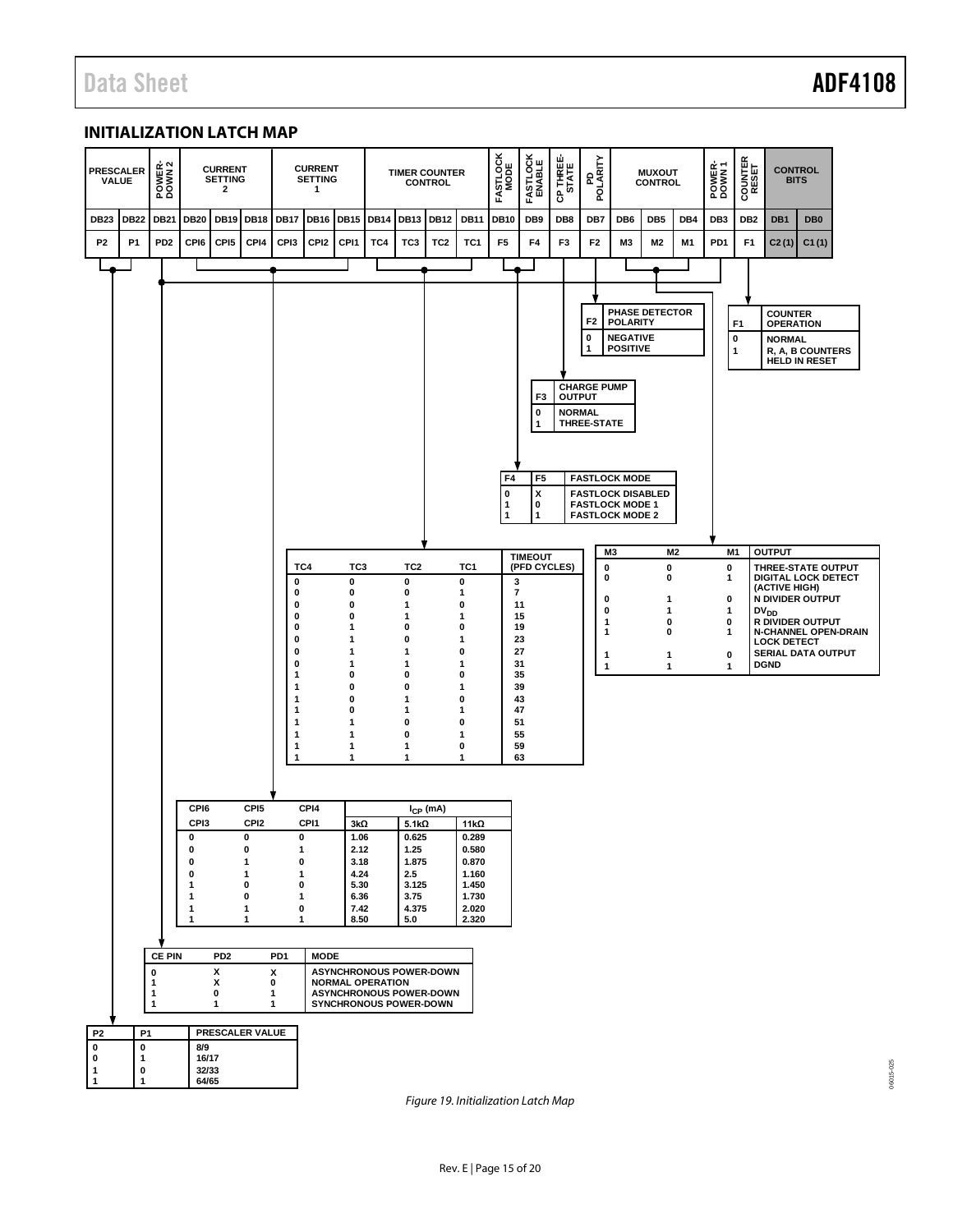# <span id="page-15-0"></span>**FUNCTION LATCH**

The on-chip function latch is programmed with C2 and C1 set to 1 and 0, respectively. [Figure 18](#page-13-1) shows the input data format for programming the function latch.

## *Counter Reset*

DB2 (F1) is the counter reset bit. When this bit is 1, the R counter and the AB counters are reset. For normal operation, this bit should be 0. Upon powering up, the F1 bit needs to be disabled (set to 0). Then, the N counter resumes counting in close alignment with the R counter. (The maximum error is one prescaler cycle.)

## *Power-Down*

DB3 (PD1) and DB21 (PD2) provide programmable power-down modes. They are enabled by the CE pin.

When the CE pin is low, the device is immediately disabled regardless of the states of PD2 and PD1.

In the programmed asynchronous power-down, the device powers down immediately after latching a 1 into the PD1 bit, with the condition that PD2 has been loaded with a 0.

In the programmed synchronous power-down, the device power-down is gated by the charge pump to prevent unwanted frequency jumps. Once the power-down is enabled by writing a 1 into PD1 (on condition that a 1 has also been loaded to PD2), the device goes into power-down on the occurrence of the next charge pump event.

When a power-down is activated (either synchronous or asynchronous mode, including CE pin activated power-down), the following events occur:

- All active dc current paths are removed.
- The R, N, and timeout counters are forced to their load state conditions.
- The charge pump is forced into three-state mode.
- The digital lock detect circuitry is reset.
- The RFIN input is debiased.
- The reference input buffer circuitry is disabled.
- The input register remains active and capable of loading and latching data.

## *MUXOUT Control*

The on-chip multiplexer is controlled by M3, M2, and M1 on the [ADF4108.](http://www.analog.com/ADF4108) [Figure 18](#page-13-1) shows the truth table.

# *Fastlock Enable Bit*

DB9 of the function latch is the fastlock enable bit. Fastlock is enabled only when this bit is 1.

# *Fastlock Mode Bit*

DB10 of the function latch is the fastlock mode bit. When fastlock is enabled, this bit determines which fastlock mode is used. If the fastlock mode bit is 0, then Fastlock Mode 1 is selected; and if the fastlock mode bit is 1, then Fastlock Mode 2 is selected.

# **Fastlock Mode 1**

The charge pump current is switched to the contents of Current Setting 2.

The device enters fastlock by having a 1 written to the CP gain bit in the AB counter latch. The device exits fastlock by having a 0 written to the CP gain bit in the AB counter latch.

## **Fastlock Mode 2**

The charge pump current is switched to the contents of Current Setting 2.

The device enters fastlock by having a 1 written to the CP gain bit in the AB counter latch. The device exits fastlock under the control of the timer counter. After the timeout period determined by the value in TC4:TC1, the CP gain bit in the AB counter latch is automatically reset to 0 and the device reverts to normal mode instead of fastlock. Se[e Figure 18](#page-13-1) for the timeout periods.

# *Timer Counter Control*

The user has the option of programming two charge pump currents. The intent is that Current Setting 1 is used when the RF output is stable and the system is in a static state. Current Setting 2 is meant to be used when the system is dynamic and in a state of change (that is, when a new output frequency is programmed).

The normal sequence of events is as follows:

The user initially decides what the preferred charge pump currents are going to be. For example, the choice may be 2.5 mA as Current Setting 1 and 5 mA as Current Setting 2.

At the same time, it must be decided how long the secondary current is to stay active before reverting to the primary current. This is controlled by the timer counter control bits, DB14:DB11 (TC4:TC1) in the function latch. The truth table is given in [Figure 18.](#page-13-1)

Now, to program a new output frequency, the user simply programs the AB counter latch with new values for A and B. At the same time, the CP gain bit can be set to 1, which sets the charge pump with the value in CPI6:CPI4 for a period of time determined by TC4:TC1. When this time is up, the charge pump current reverts to the value set by CPI3:CPI1. At the same time, the CP gain bit in the AB counter latch is reset to 0 and is now ready for the next time the user wishes to change the frequency.

Note that there is an enable feature on the timer counter. It is enabled when Fastlock Mode 2 is chosen by setting the fastlock mode bit (DB10) in the function latch to 1.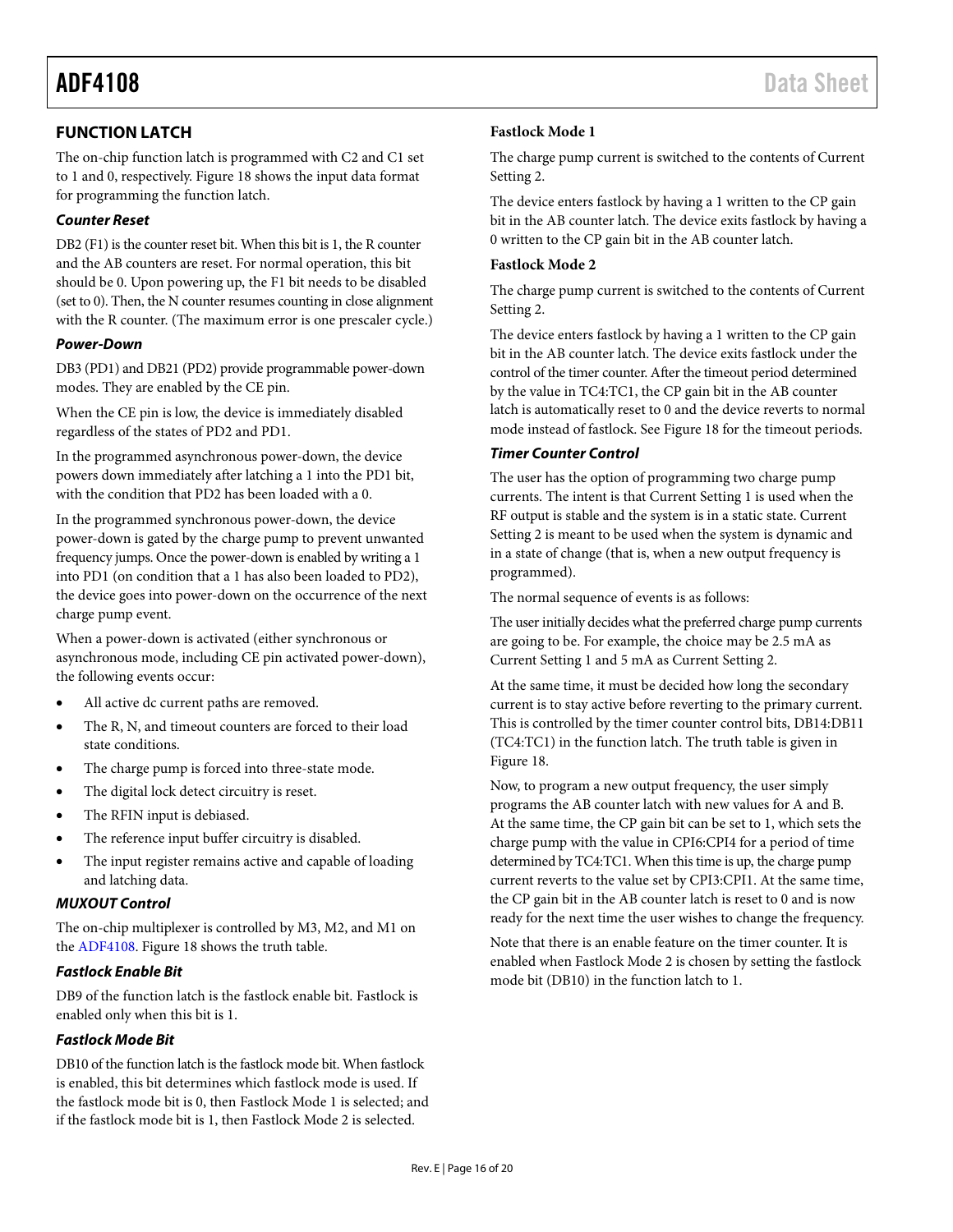# *Charge Pump Currents*

CPI3, CPI2, and CPI1 program Current Setting 1 for the charge pump. CPI6, CPI5, and CPI4 program Current Setting 2 for the charge pump. The truth table is given i[n Figure 18.](#page-13-1)

# *Prescaler Value*

P2 and P1 in the function latch set the prescaler values. The prescaler value should be chosen so that the prescaler output frequency is always less than or equal to 300 MHz. Thus, with an RF frequency of 4 GHz, a prescaler value of 16/17 is valid but a value of 8/9 is not valid.

# *PD Polarity*

This bit sets the phase detector polarity bit. See [Figure 18.](#page-13-1)

# *CP Three-State*

This bit controls the CP output pin. With the bit set high, the CP output is put into three-state. With the bit set low, the CP output is enabled.

# <span id="page-16-0"></span>**INITIALIZATION LATCH**

The initialization latch is programmed when C2 and C1 are set to 1 and 1. This is essentially the same as the function latch (programmed when C2,  $C1 = 1, 0$ ).

However, when the initialization latch is programmed, an additional internal reset pulse is applied to the R and AB counters. This pulse ensures that the AB counter is at load point when the AB counter data is latched and the device will begin counting in close phase alignment.

If the latch is programmed for synchronous power-down (CE pin is high; PD1 bit is high; PD2 bit is low), the internal pulse also triggers this power-down. The prescaler reference and the oscillator input buffer are unaffected by the internal reset pulse and so close phase alignment is maintained when counting resumes.

When the first AB counter data is latched after initialization, the internal reset pulse is again activated. However, successive AB counter loads after this do not trigger the internal reset pulse.

## *Device Programming After Initial Power-Up*

After initially powering up the device, there are three ways to program the device.

## **Initialization Latch Method**

- 1. Apply  $V_{DD}$ .
- 2. Program the initialization latch (11 in 2 LSBs of input word). Make sure that the F1 bit is programmed to 0.
- 3. Next, do a function latch load (10 in 2 LSBs of the control word), making sure that the F1 bit is programmed to a 0.
- 4. Then do an R load (00 in 2 LSBs).
- 5. Then do an AB load (01 in 2 LSBs).

When the initialization latch is loaded, the following occurs:

- 1. The function latch contents are loaded.
- 2. An internal pulse resets the R, AB, and timeout counters to load state conditions and also three-states the charge pump. Note that the prescaler band gap reference and the oscillator input buffer are unaffected by the internal reset pulse, allowing close phase alignment when counting resumes.
- 3. Latching the first AB counter data after the initialization word activates the same internal reset pulse. Successive AB loads do not trigger the internal reset pulse unless there is another initialization.

# **CE Pin Method**

- 1. Apply VDD.
- 2. Bring CE low to put the device into power-down. This is an asynchronous power-down in that it happens immediately.
- 3. Program the function latch (10).
- 4. Program the R counter latch (00).
- 5. Program the AB counter latch (01).
- 6. Bring CE high to take the device out of power-down. The R and AB counters will now resume counting in close alignment.

Note that after CE goes high, a duration of 1 μs may be required for the prescaler band gap voltage and oscillator input buffer bias to reach steady state.

CE can be used to power the device up and down to check for channel activity. The input register does not need to be reprogrammed each time the device is disabled and enabled as long as it has been programmed at least once after V<sub>DD</sub> was initially applied.

## **Counter Reset Method**

- 1. Apply  $V_{DD}$ .
- 2. Do a function latch load (10 in 2 LSBs). As part of this, load 1 to the F1 bit. This enables the counter reset.
- 3. Do an R counter load (00 in 2 LSBs).
- 4. Do an AB counter load (01 in 2 LSBs).
- 5. Do a function latch load (10 in 2 LSBs). As part of this, load 0 to the F1 bit. This disables the counter reset.

This sequence provides the same close alignment as the initialization method. It offers direct control over the internal reset. Note that counter reset holds the counters at load point and three-states the charge pump, but does not trigger synchronous power-down.

# <span id="page-16-1"></span>**POWER SUPPLY CONSIDERATIONS**

The [ADF4108](http://www.analog.com/ADF4108) operates over a power supply range of 3.2 V to 3.6 V. Th[e ADP3300ART-3.3](http://www.analog.com/adp3300) is a low dropout linear regulator from Analog Devices, Inc. It outputs 3.3 V with an accuracy of 1.4% and is recommended for use with th[e ADF4108.](http://www.analog.com/ADF4108)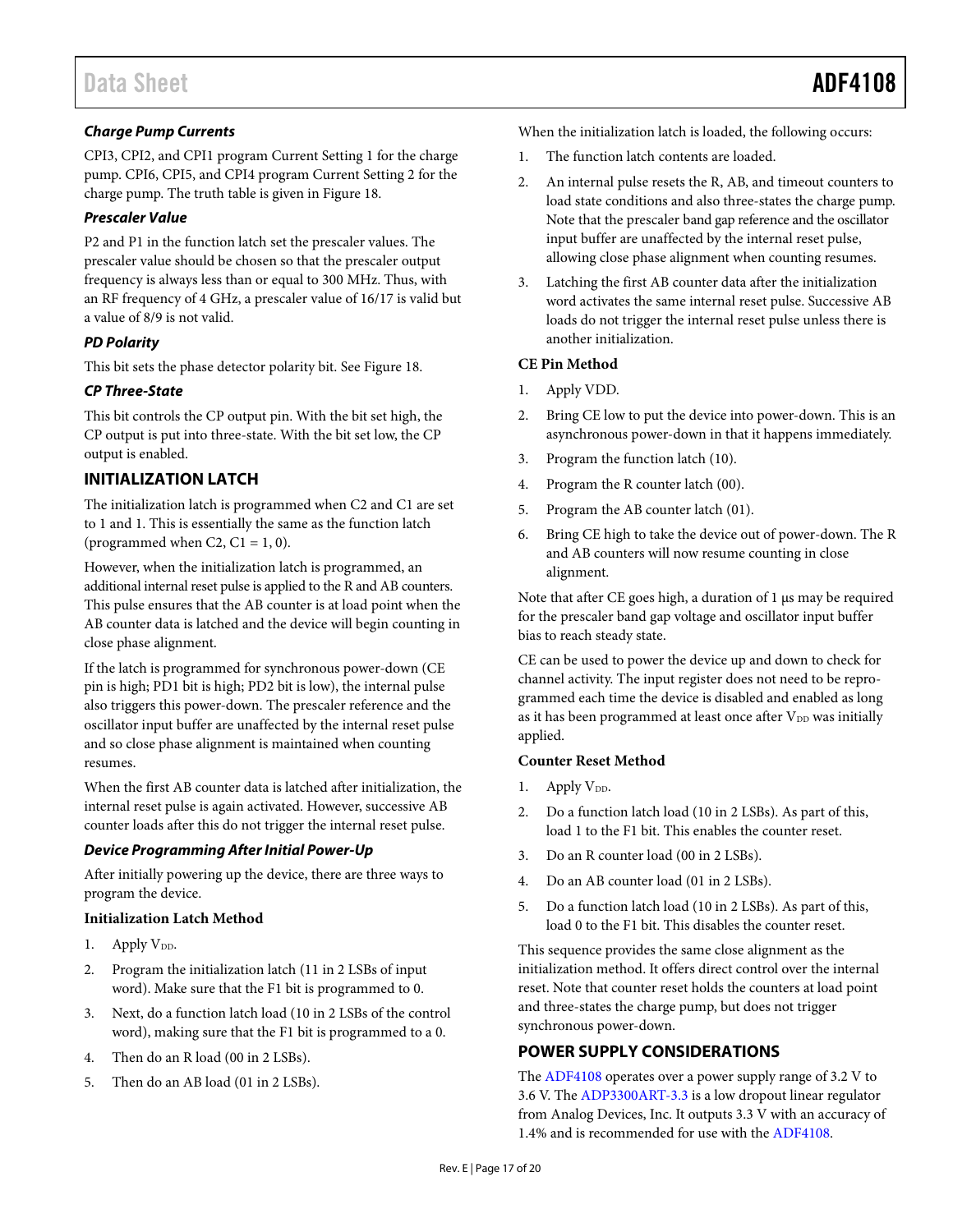# <span id="page-17-0"></span>INTERFACING

The [ADF4108](http://www.analog.com/ADF4108) has a simple SPI-compatible serial interface for writing to the device. CLK, DATA, and LE control the data transfer. When LE (latch enable) goes high, the 24 bits that have been clocked into the input register on each rising edge of CLK are transferred to the appropriate latch. Se[e Figure 2](#page-4-1) for the timing diagram and [Table 5](#page-9-5) for the latch truth table.

The maximum allowable serial clock rate is 20 MHz. This means that the maximum update rate possible for the device is 833 kHz or one update every 1.2 µs. This is certainly more than adequate for systems that have typical lock times in hundreds of microseconds.

# <span id="page-17-1"></span>**[ADUC812](http://www.analog.com/ADuC812) INTERFACE**

[Figure 20](#page-17-3) shows the interface between th[e ADF4108](http://www.analog.com/ADF4108) and the [ADuC812](http://www.analog.com/aduc812) MicroConverter®. Because th[e ADuC812](http://www.analog.com/ADuC812) is based on an 8051 core, this interface can be used with any 8051-based microcontroller. The MicroConverter is set up for SPI master mode with CPHA = 0. To initiate the operation, the I/O port driving LE is brought low. Each latch of th[e ADF4108](http://www.analog.com/ADF4108) needs a 24-bit word. This is accomplished by writing three 8-bit bytes from the MicroConverter to the device. When the third byte has been written, the LE input should be brought high to complete the transfer.

On first applying power to th[e ADF4108,](http://www.analog.com/ADF4108) it needs four writes (one each to the initialization latch, function latch, R counter latch, and N counter latch) for the output to become active.

I/O port lines on the [ADuC812](http://www.analog.com/ADuC812) are also used to control powerdown (CE input) and to detect lock (MUXOUT configured as lock detect and polled by the port input).

When operating in the mode described, the maximum SCLOCK rate of th[e ADuC812](http://www.analog.com/ADuC812) is 4 MHz. This means that the maximum rate at which the output frequency can be changed is 166 kHz.



*Figure 20[. ADuC812](http://www.analog.com/ADuC812) t[o ADF4108](http://www.analog.com/ADF4108) Interface*

# <span id="page-17-3"></span><span id="page-17-2"></span>**ADSP-21xx INTERFACE**

[Figure 21](#page-17-4) shows the interface between th[e ADF4108](http://www.analog.com/ADF4108) and the ADSP-21xx digital signal processor. Th[e ADF4108](http://www.analog.com/ADF4108) needs a 24-bit serial word for each latch write. The easiest way to accomplish this using the ADSP-21xx family is to use the autobuffered transmit mode of operation with alternate framing. This provides a means for transmitting an entire block of serial data before an interrupt is generated. Set up the word length for 8 bits and use three memory locations for each 24-bit word. To program each 24-bit latch, store the three 8-bit bytes, enable the autobuffered mode, and then write to the transmit register of the DSP. This last operation initiates the autobuffer transfer.



<span id="page-17-4"></span>*Figure 21. ADSP-21xx t[o ADF4108](http://www.analog.com/ADF4108) Interface*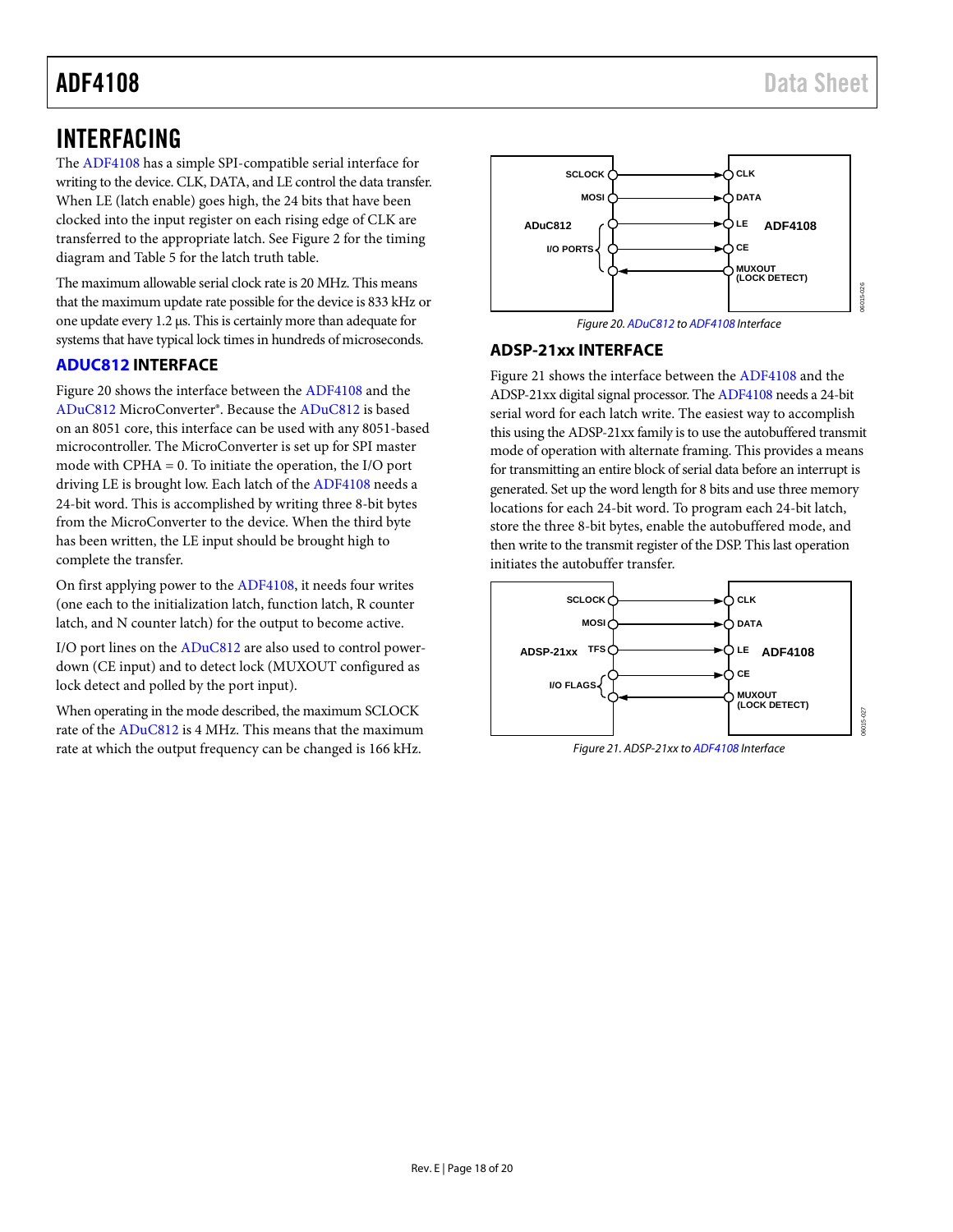# <span id="page-18-0"></span>PCB DESIGN GUIDELINES FOR CHIP SCALE PACKAGE

The lands on the chip scale package (CP-20-6) are rectangular. The printed circuit board pad for these should be 0.1 mm longer than the package land length and 0.05 mm wider than the package land width. The land should be centered on the pad. This ensures that the solder joint size is maximized. The bottom of the chip scale package has a central thermal pad.

The thermal pad on the printed circuit board should be at least as large as this exposed pad. On the printed circuit board, there should be a clearance of at least 0.25 mm between the thermal pad and the inner edges of the pad pattern. This ensures that shorting is avoided.

Thermal vias can be used on the printed circuit board thermal pad to improve thermal performance of the package. If vias are used, they should be incorporated in the thermal pad at 1.2 mm pitch grid. The via diameter should be between 0.3 mm and 0.33 mm and the via barrel should be plated with 1 oz. copper to plug the via.

The user should connect the printed circuit board thermal pad to AGND.